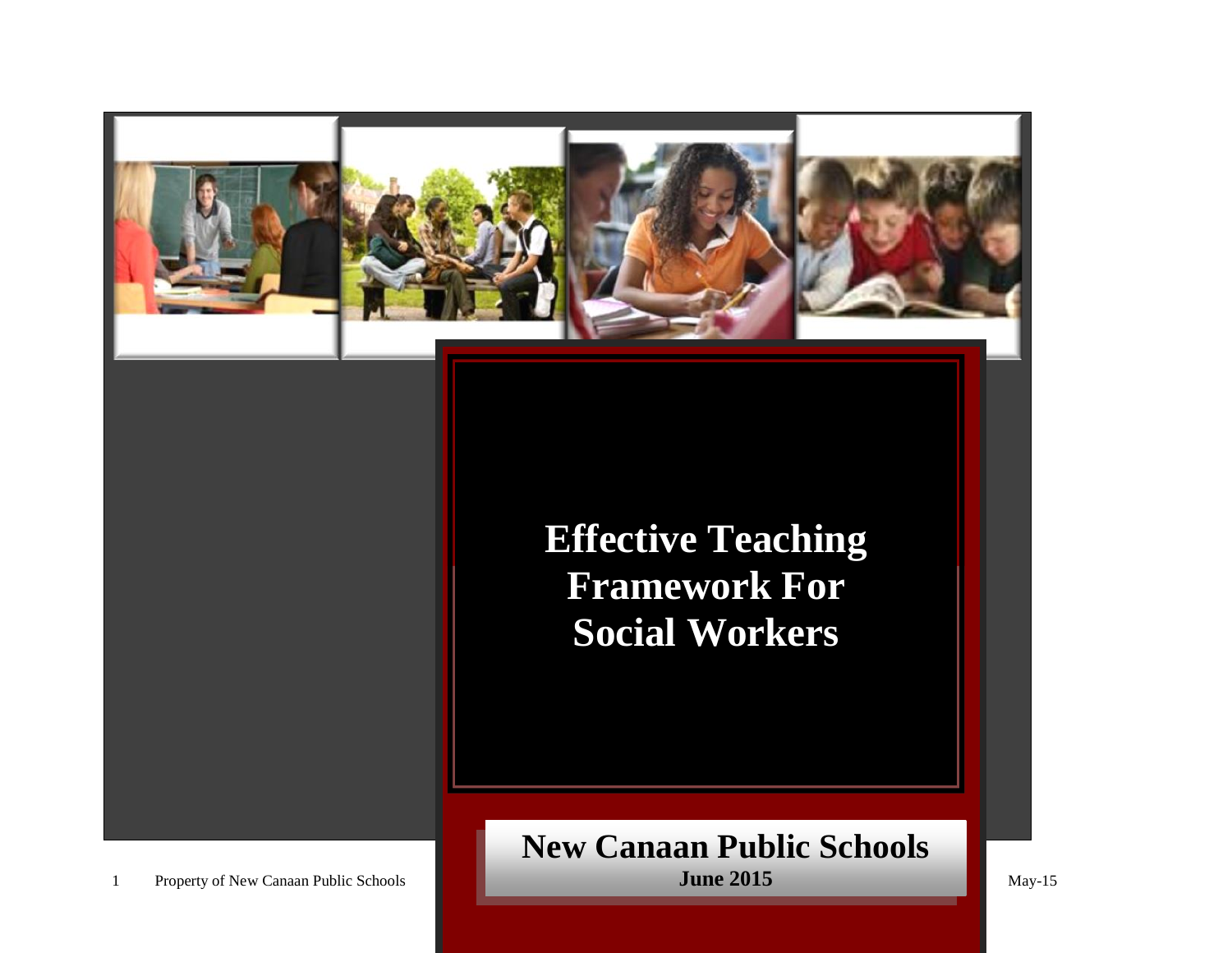The NCPS Effective Teaching Framework and all TEPL documents are available electronically on the New Canaan Public Schools website:

[www.newcanaan.k12.ct.us](http://www.newcanaan.k12.ct.us/)

Click on "Staff Resources," then "TEPL"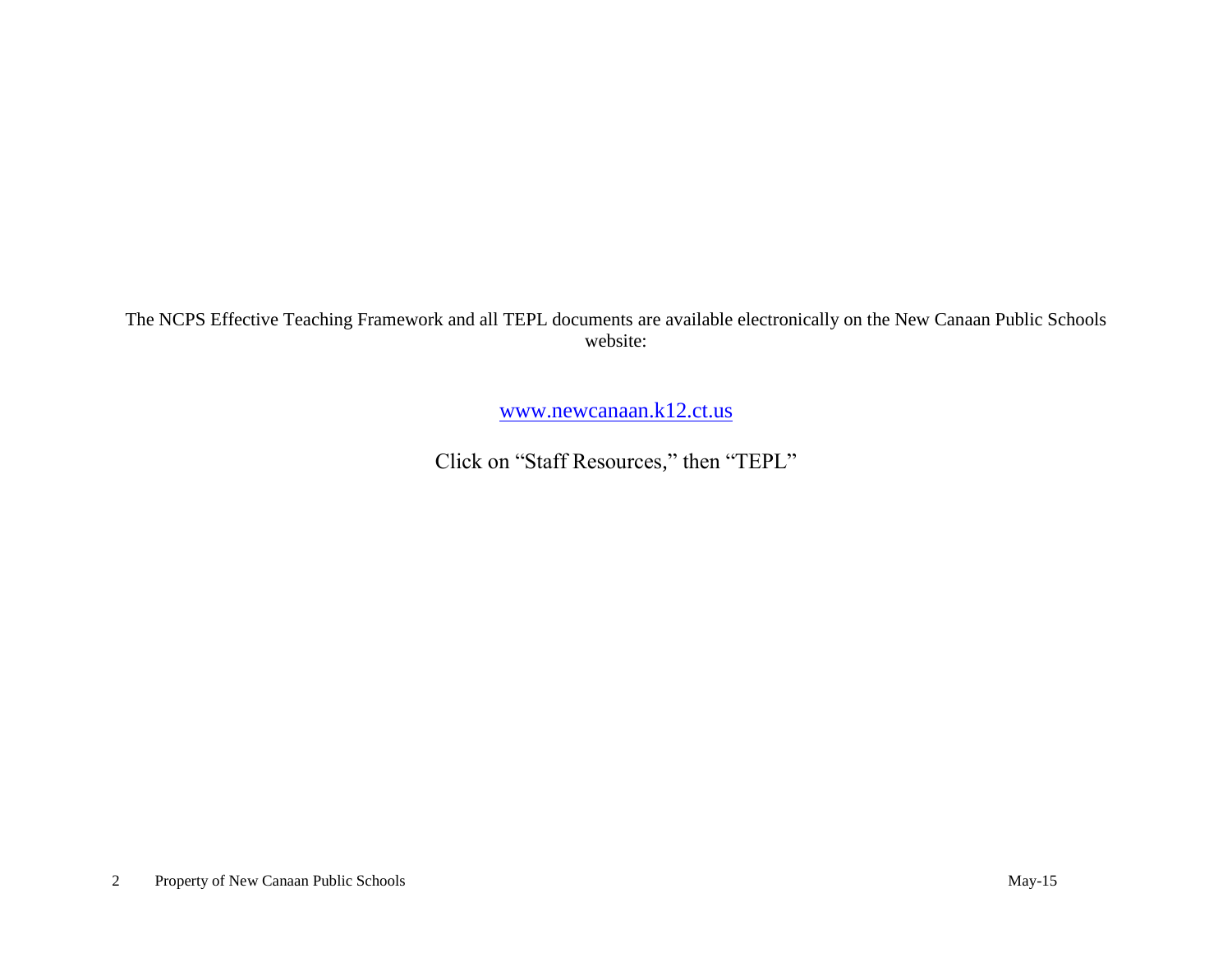# **NCPS Effective Teaching Framework: At a Glance School Social Work**

| Domain 1: School Climate & Environment                    | <b>Domain 2: Planning</b>                           |
|-----------------------------------------------------------|-----------------------------------------------------|
| Respectful environment                                    | Student needs<br>$\bullet$                          |
| Student engagement                                        | Tiered interventions<br>$\bullet$                   |
| Development of social skills                              | Generalization of skills                            |
| Behavior management                                       | IEP development<br>$\bullet$                        |
| <b>Domain 3: Prevention &amp; Responsive Intervention</b> | Domain 4: Assessment                                |
| Establishes relationships                                 | Social Work assessment                              |
| <b>Multicultural awareness</b>                            | Opportunities for students to self-assess           |
| Family engagement/involvement                             | Data teams<br>$\bullet$                             |
| Prevention                                                | Data-informed decision making<br>$\bullet$          |
| Clinical skills                                           | Development of interventions<br>$\bullet$           |
| Group & individual counseling                             | Communication of expectations and progress          |
| Crisis response                                           |                                                     |
| <b>Domain 5: Professional Learning and Collaboration</b>  | Domain 6: Professional Knowledge & Responsibilities |
| Active participation                                      | Content and essential skills                        |
| Role Based Leadership                                     | Legal, Ethical and Professional Practice            |
| Contributions to school and district                      |                                                     |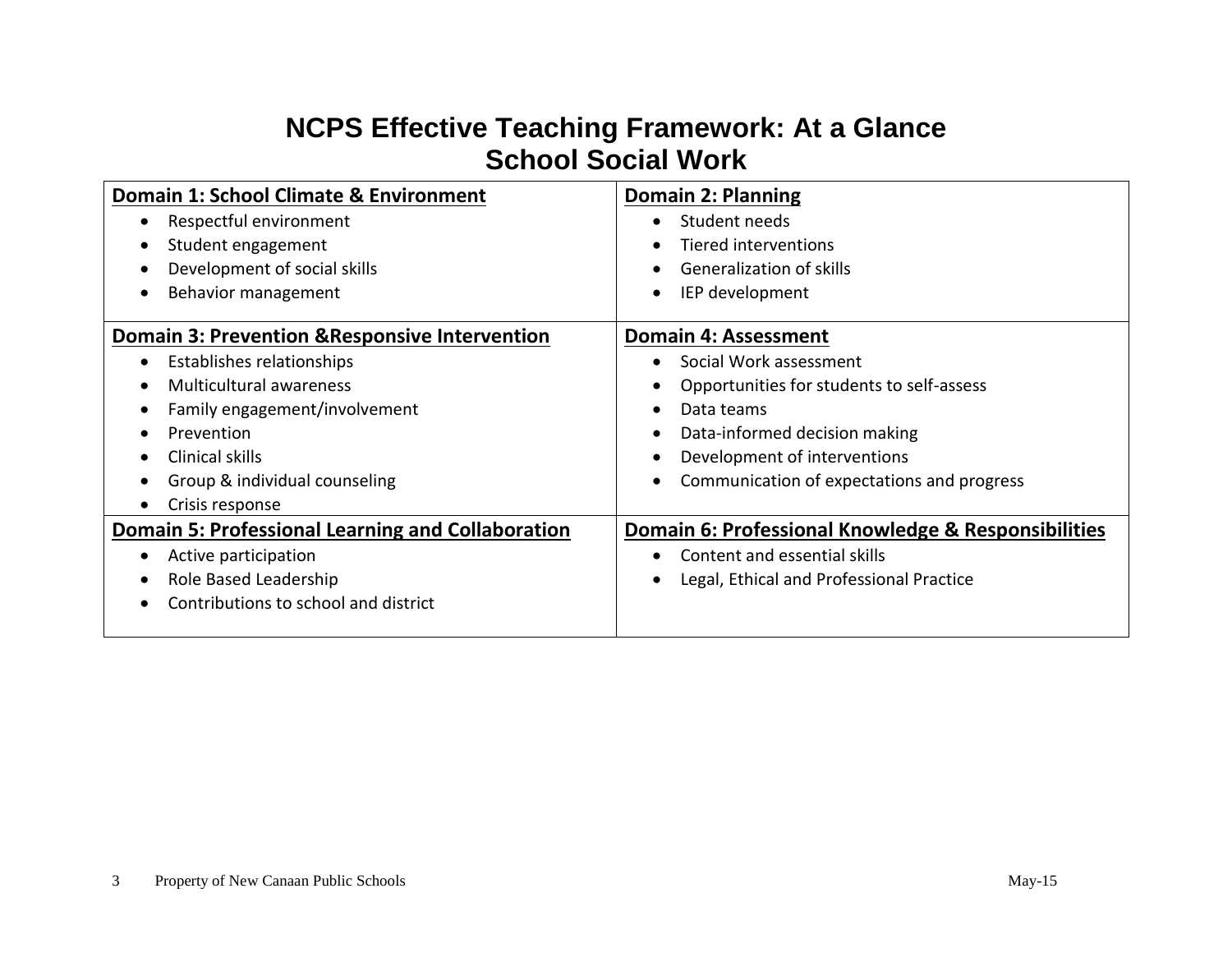| <b>Overview</b>                             |                                                  |                                                                                                                                                                                                                                                                                                                                                                                              | <b>New Canaan Effective Teaching Framework</b>                                                                                                                                                                                  |  |
|---------------------------------------------|--------------------------------------------------|----------------------------------------------------------------------------------------------------------------------------------------------------------------------------------------------------------------------------------------------------------------------------------------------------------------------------------------------------------------------------------------------|---------------------------------------------------------------------------------------------------------------------------------------------------------------------------------------------------------------------------------|--|
| Domain 1                                    |                                                  |                                                                                                                                                                                                                                                                                                                                                                                              | The School Social Worker promotes student engagement, independence and interdependence in learning by<br>facilitating a positive and productive learning community.                                                             |  |
|                                             |                                                  |                                                                                                                                                                                                                                                                                                                                                                                              | <b>Indicator</b>                                                                                                                                                                                                                |  |
| $\infty$                                    | <b>Respectful</b><br><b>Environment</b>          | Creates a safe learning environment that is responsive to and respectful of the academic,<br>social, emotional and behavioral needs of students with diverse backgrounds, interests<br>and performance levels. (Examples of learning environments include instructional,<br><b>SCE.1</b><br>support settings, and non-instructional environments such as recess, lunchroom and<br>hallways.) |                                                                                                                                                                                                                                 |  |
| <b>Environment</b><br><b>School Climate</b> | <b>Student</b><br><b>Engagement</b>              | Promotes engagement in and shared responsibility for the learning process including<br><b>SCE. 2</b><br>encouraging opportunities for students to initiate their own questions and inquiry.                                                                                                                                                                                                  |                                                                                                                                                                                                                                 |  |
|                                             | <b>Development</b><br>of Social<br><b>Skills</b> | <b>SCE.3</b>                                                                                                                                                                                                                                                                                                                                                                                 | Provides explicit and clear instruction about social skills to develop social competence<br>and responsible and ethical behavior by using a continuum of proactive strategies that<br>may be individualized to students' needs. |  |
|                                             | <b>Behavior</b><br><b>Management</b>             | <b>SCE.4</b>                                                                                                                                                                                                                                                                                                                                                                                 | Defines and explicitly teaches appropriate standards of behavior that support a<br>productive learning environment for all students.                                                                                            |  |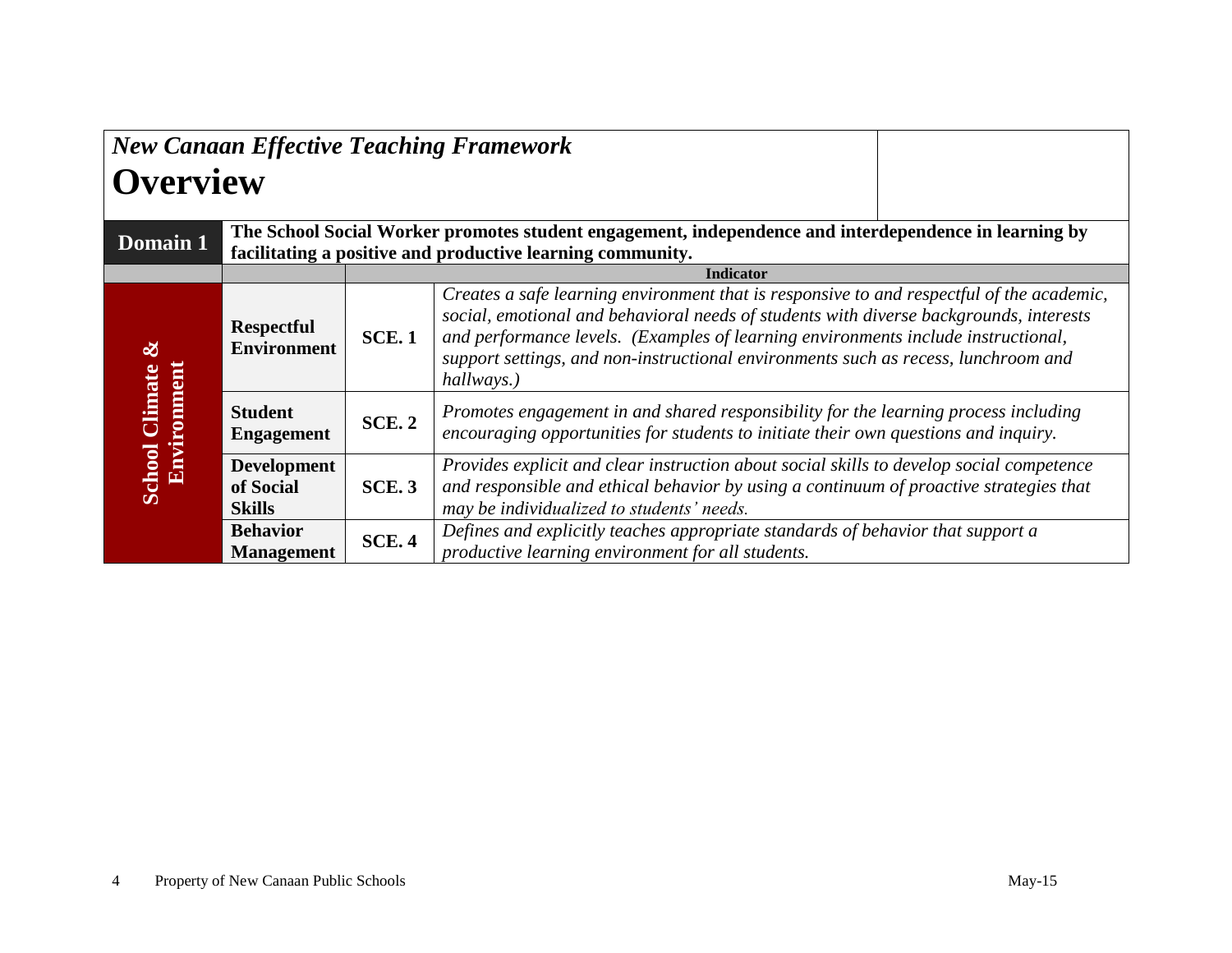|                 | The School Social Worker plans interventions/instructions aligned with district frameworks, Social Work                                                                              |                  |                                                                                                                                                                   |  |
|-----------------|--------------------------------------------------------------------------------------------------------------------------------------------------------------------------------------|------------------|-------------------------------------------------------------------------------------------------------------------------------------------------------------------|--|
| <b>Domain 2</b> | Standards and best practices in order to engage students in rigorous and relevant learning and to promote their<br>curiosity about themselves and their place in the world at large. |                  |                                                                                                                                                                   |  |
|                 |                                                                                                                                                                                      | <b>Indicator</b> |                                                                                                                                                                   |  |
|                 | <b>Student Needs</b>                                                                                                                                                                 | <b>PL.1</b>      | Ensures intervention/instruction is at an appropriate level of challenge and<br>differentiated to meet student learning needs, learning styles, and/or interests. |  |
| Planning        | <b>Tiered</b><br><b>Interventions</b>                                                                                                                                                | PL.2             | Plans for differentiated, supplemental, or specialized interventions for students who do<br>not respond to primary intervention/instruction alone                 |  |
|                 | <b>Generalization</b><br>of Skills                                                                                                                                                   | <b>PL.3</b>      | In collaboration with staff members, plans opportunities to generalize skills learned in<br>the counseling setting to other environments within the school.       |  |
|                 | <b>IEP</b><br><b>Development</b>                                                                                                                                                     | <b>PL.4</b>      | Develops individualized, measurable and attainable goals and objectives for students<br>based on identified needs.                                                |  |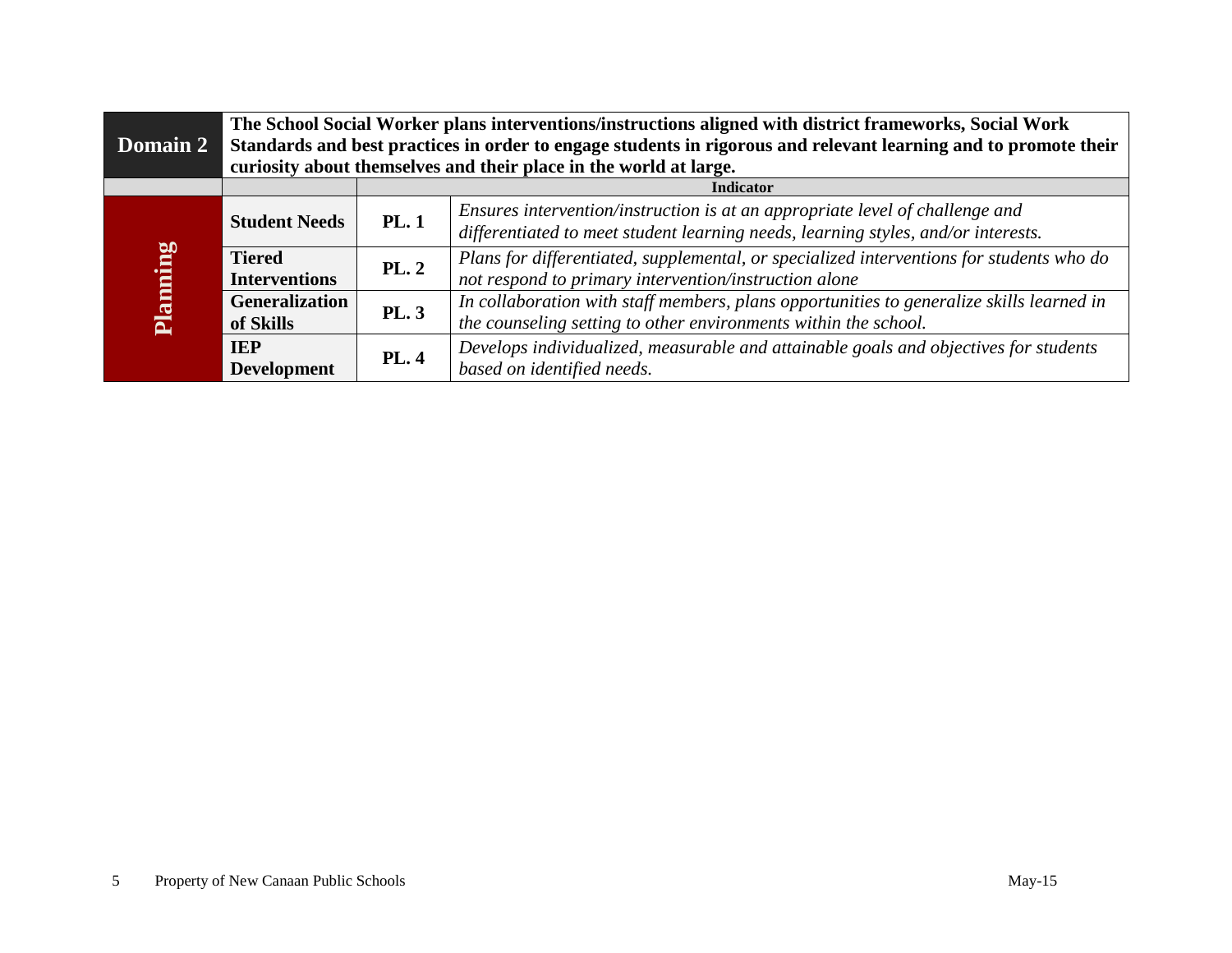| Domain 3     | The School Social Worker develops and implements intervention plans with individuals, groups, families, |                                            |                                                                                                                                                                                                                                   |  |  |
|--------------|---------------------------------------------------------------------------------------------------------|--------------------------------------------|-----------------------------------------------------------------------------------------------------------------------------------------------------------------------------------------------------------------------------------|--|--|
|              | the school and the community. They apply empirically validated intervention methods to enable and       |                                            |                                                                                                                                                                                                                                   |  |  |
|              |                                                                                                         | enhance students' educational experiences. |                                                                                                                                                                                                                                   |  |  |
|              |                                                                                                         |                                            | <b>Indicator</b>                                                                                                                                                                                                                  |  |  |
|              | <b>Establishes</b>                                                                                      | <b>PRI.1</b>                               | Develops positive working relationships with students, their families, school staff and                                                                                                                                           |  |  |
|              | <b>Relationships</b>                                                                                    |                                            | administration.                                                                                                                                                                                                                   |  |  |
|              | <b>Multicultural</b>                                                                                    | <b>PRI.2</b>                               | Ensures that students and their families are provided services in a manner that reflects                                                                                                                                          |  |  |
|              | <b>Awareness</b>                                                                                        |                                            | multicultural awareness and competence.                                                                                                                                                                                           |  |  |
| & Responsive | Family<br>Engagement/<br><b>Involvement</b>                                                             | <b>PRI.3</b>                               | Collaborates with families to encourage active engagement in and an understanding of<br>the decisions that impact students.                                                                                                       |  |  |
| Intervention | <b>Prevention</b>                                                                                       | <b>PRI. 4</b>                              | Facilitates, engages in and demonstrates a variety of prevention activities to<br>promote/provide positive educational experiences that involve the student, family,<br>school personnel and community services when appropriate. |  |  |
|              | <b>Clinical Skills</b>                                                                                  | <b>PRI.5</b>                               | Recognizes and intervenes with student's social, emotional and behavioral barriers to<br>healthy development and/or learning.                                                                                                     |  |  |
| Prevention   | Group $\&$<br><b>Individual</b><br><b>Counseling</b>                                                    | <b>PRI. 6</b>                              | Provides supportive counseling to individual or groups of students based on identified<br>needs.                                                                                                                                  |  |  |
|              | <b>Crisis</b><br><b>Response</b>                                                                        | <b>PRI.7</b>                               | Intervenes in crises and offers appropriate counseling services or community referrals<br>for those impacted as well as recognizes and intervenes appropriately with traumatized<br>children, their families and school staff.    |  |  |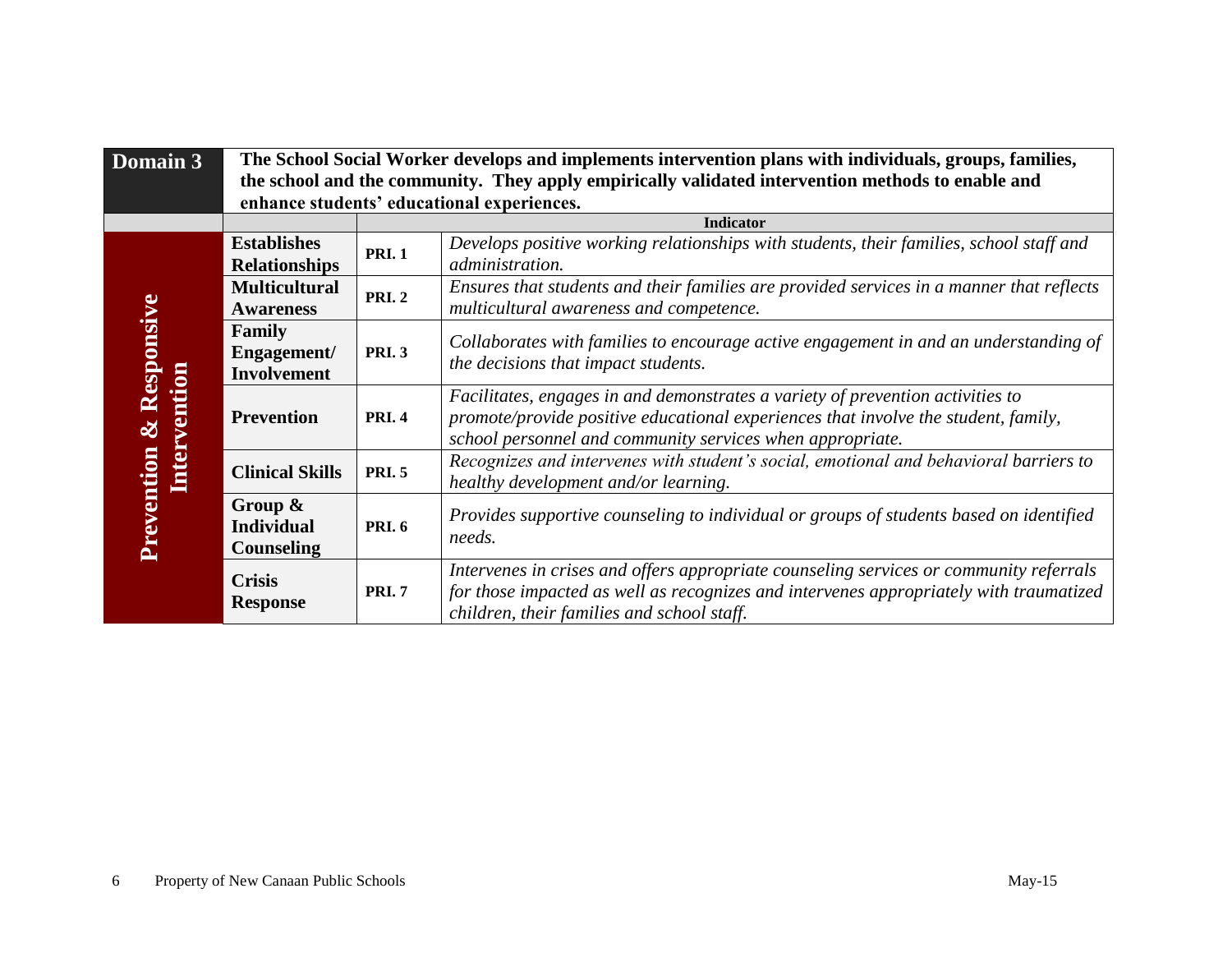| Domain 4   | The School Social Worker uses multiple types of purposeful assessments to evaluate student performance,<br>monitor progress and inform reporting and decision making. |             |                                                                                                                                                                                                                                                                                                                      |  |  |
|------------|-----------------------------------------------------------------------------------------------------------------------------------------------------------------------|-------------|----------------------------------------------------------------------------------------------------------------------------------------------------------------------------------------------------------------------------------------------------------------------------------------------------------------------|--|--|
|            |                                                                                                                                                                       |             | <b>Indicator</b>                                                                                                                                                                                                                                                                                                     |  |  |
|            | <b>Social Work</b><br><b>Assessment</b>                                                                                                                               | <b>AS.1</b> | Collects and synthesizes information to create a comprehensive assessment based on<br>multiple informants, classroom observations, and record review that enables the<br>understanding of the various influences that affect a child's learning and needs.                                                           |  |  |
|            | <b>Opportunities</b><br>for Students to<br><b>Self-Assess</b>                                                                                                         | AS. 2       | Includes student self-assessment and goal setting as part of the<br>Intervention/instructional process.                                                                                                                                                                                                              |  |  |
| Assessment | <b>Data Teams</b>                                                                                                                                                     | AS.3        | Collaborates with colleagues to review and interpret assessment data to monitor and<br>adjust intervention/instruction to ensure students' progress; contributes to and uses<br>results of data team meetings (ex. USTs, SSTs, 504s, PPTs) to plan, implement and assess<br>the impact of interventions/instruction. |  |  |
|            | Data-Informed<br><b>Decision</b><br><b>Making</b>                                                                                                                     | AS.4        | Maintains and uses a comprehensive set of data that provides depth and breadth of<br>understanding of student growth at a particular point and over time.                                                                                                                                                            |  |  |
|            | Development of<br><b>Interventions</b>                                                                                                                                | AS.5        | Uses academic, behavioral, and health data to select and/or design a range of<br>interventions.                                                                                                                                                                                                                      |  |  |
|            | <b>Communication</b><br>of Expectations<br>and Progress                                                                                                               | AS.6        | Supports student progress by communicating academic and behavioral performance<br>expectations and results with students, their families and other educators.                                                                                                                                                        |  |  |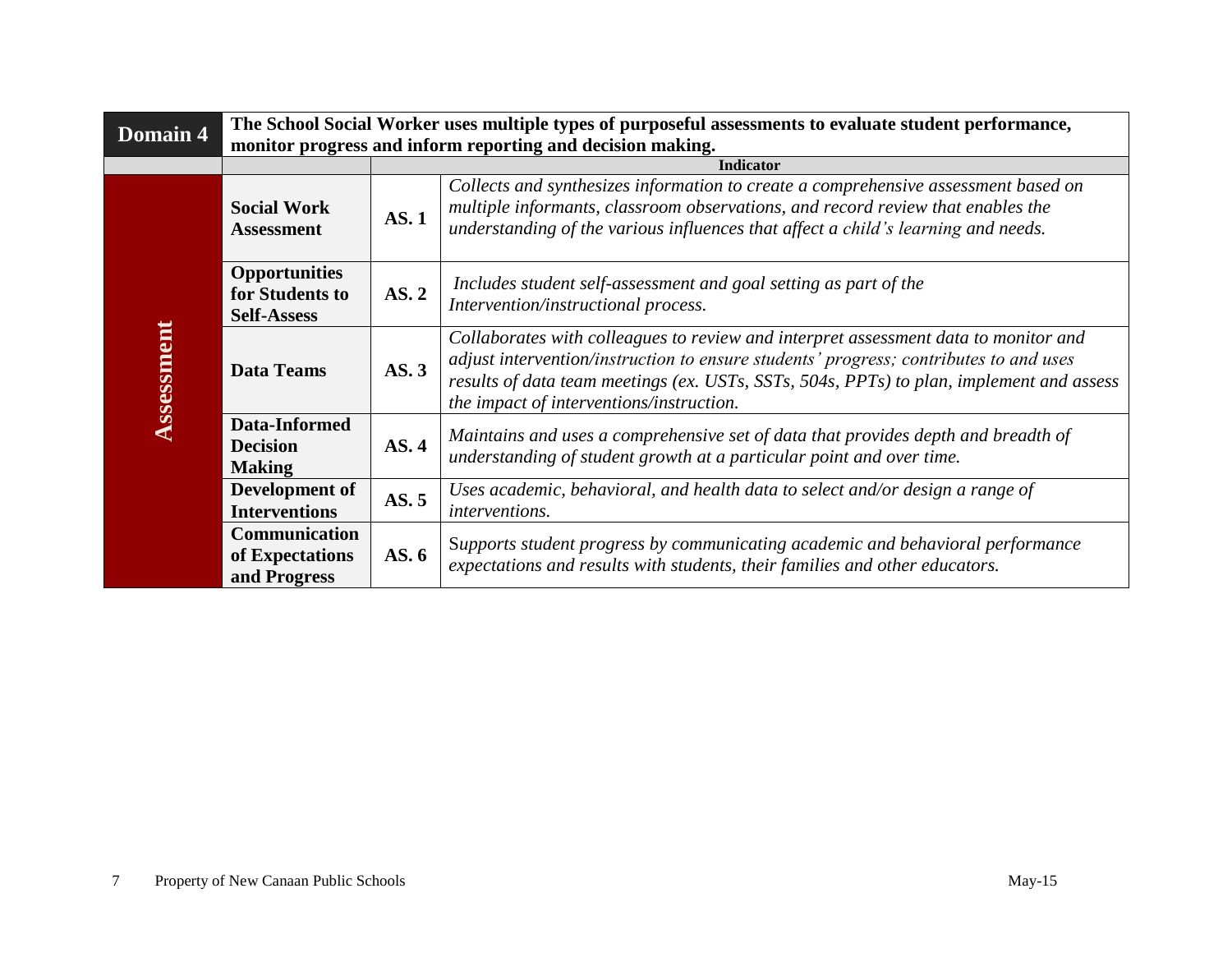| Domain 5                                             | As a member of a professional learning community, the School Social Worker maximizes support for student<br>learning by developing and demonstrating professionalism, collaboration with others, and leadership.<br>* All New Canaan educators are members of professional learning communities (plc) which include, but are not limited to, grade-level, course and department teams,<br>data teams, and professional learning groups. |                  |                                                                                                                                                |  |
|------------------------------------------------------|-----------------------------------------------------------------------------------------------------------------------------------------------------------------------------------------------------------------------------------------------------------------------------------------------------------------------------------------------------------------------------------------------------------------------------------------|------------------|------------------------------------------------------------------------------------------------------------------------------------------------|--|
|                                                      |                                                                                                                                                                                                                                                                                                                                                                                                                                         | <b>Indicator</b> |                                                                                                                                                |  |
|                                                      | <b>Active</b><br><b>Participation</b>                                                                                                                                                                                                                                                                                                                                                                                                   | <b>PLC.1</b>     | Collaborates with colleagues in supporting student learning through active participation<br>in a variety of professional learning communities. |  |
| <b>Learning and</b><br>Collaboration<br>Professional | <b>Role based</b><br>Leadership                                                                                                                                                                                                                                                                                                                                                                                                         | <b>PLC. 2</b>    | Demonstrates role- based leadership in developing and enhancing professional learning<br>communities.                                          |  |
|                                                      | <b>Contributions</b><br>to School and<br><b>District</b>                                                                                                                                                                                                                                                                                                                                                                                | <b>PLC.</b> 3    | Actively contributes to the broader school and district culture of professional learning.                                                      |  |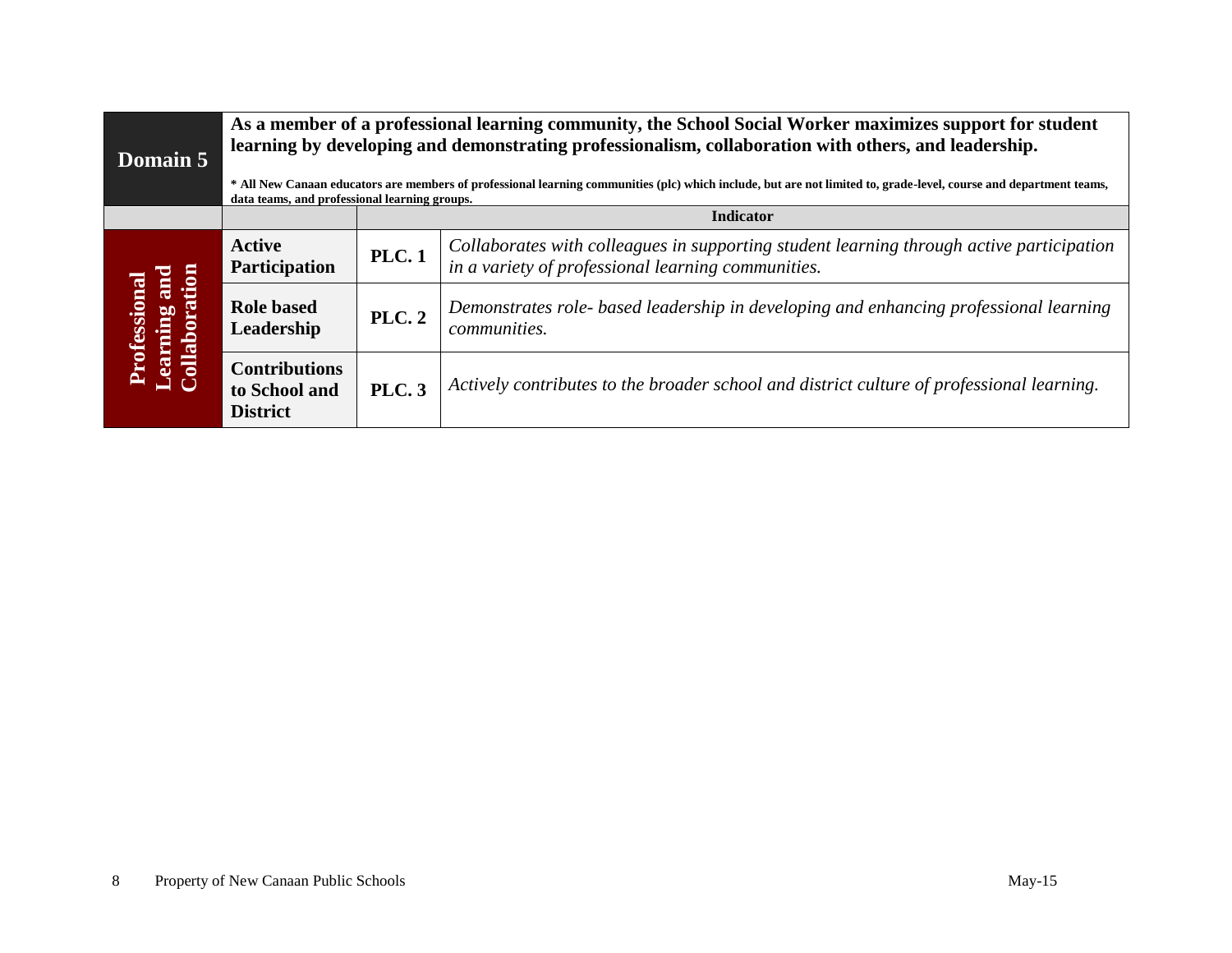| <b>Domain 6</b>                                     | As a professional, the School Social Worker is aware of and complies with the Connecticut Code of Professional<br>Responsibility for Educators, State of Connecticut Standards for School Social Work Practice and Code of Ethics. This<br>extends to understanding of State, district, and school policies and procedures. The Social Worker also demonstrates<br>knowledge and essential skills in fulfilling the responsibilities of his/her professional role as defined by the New Canaan<br><b>Public Schools.</b> |             |                                                                                                                                                                  |
|-----------------------------------------------------|--------------------------------------------------------------------------------------------------------------------------------------------------------------------------------------------------------------------------------------------------------------------------------------------------------------------------------------------------------------------------------------------------------------------------------------------------------------------------------------------------------------------------|-------------|------------------------------------------------------------------------------------------------------------------------------------------------------------------|
|                                                     |                                                                                                                                                                                                                                                                                                                                                                                                                                                                                                                          |             | <b>Indicator</b>                                                                                                                                                 |
| Professional Knowledge &<br><b>Responsibilities</b> | <b>Content and</b><br><b>Essential Skills</b>                                                                                                                                                                                                                                                                                                                                                                                                                                                                            | <b>PK.1</b> | Understands and applies essential skills, central concepts and tools of inquiry and<br>practice in school social work.                                           |
|                                                     | <b>Legal, Ethical</b><br>and<br><b>Professional</b><br><b>Practice</b>                                                                                                                                                                                                                                                                                                                                                                                                                                                   | <b>PK.2</b> | Displays knowledge and skills of profession based on professional standards, State<br>regulations and standards, and district and school policies and practices. |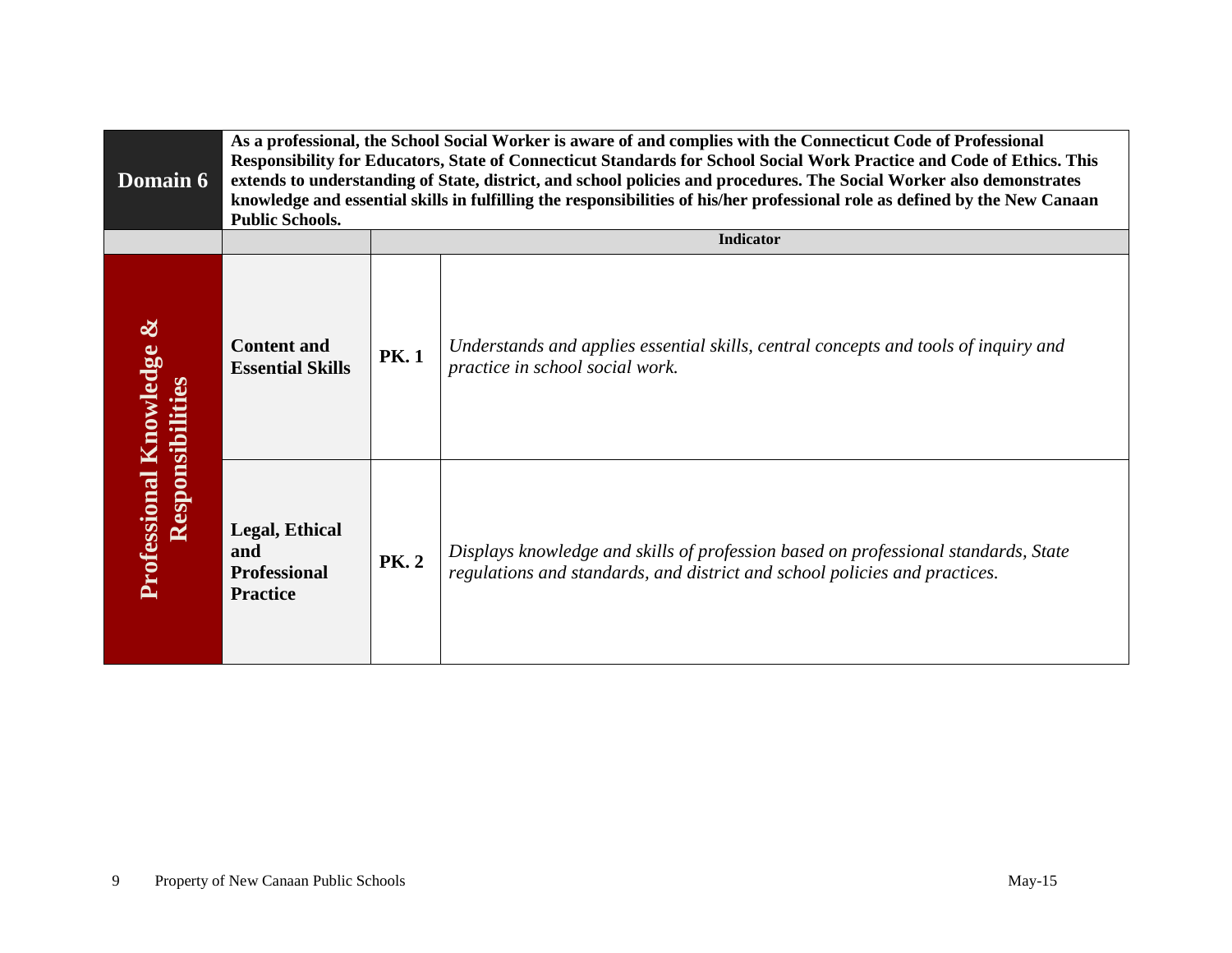| Domain 1: School Climate & Environment                                                                                           | The School Social Worker promotes student engagement,<br>independence and interdependence in learning by<br>facilitating a positive, safe and productive learning<br>community. |
|----------------------------------------------------------------------------------------------------------------------------------|---------------------------------------------------------------------------------------------------------------------------------------------------------------------------------|
| <b>SCE 1 – Respectful Environment:</b> Creates a safe learning environment that is responsive to and respectful of the academic, |                                                                                                                                                                                 |

*social, emotional and behavioral needs of students with diverse backgrounds, interests and performance levels. (Examples of learning environments include instructional, support settings, and non-instructional environments such as recess, lunchroom and hallways.)*

| <b>Below Standard</b>                                                                                                                                                                                                                                                                                                                                                                                                                                                              | <b>Developing</b>                                                                                                                                                                                                                                                                                                                                                                                                                                                                                                                                                                                                 | Accomplished                                                                                                                                                                                                                                                                                                                                                                                                                                                                                                                                                                                                    | <b>Exemplary</b>                                                                                                                                                      |
|------------------------------------------------------------------------------------------------------------------------------------------------------------------------------------------------------------------------------------------------------------------------------------------------------------------------------------------------------------------------------------------------------------------------------------------------------------------------------------|-------------------------------------------------------------------------------------------------------------------------------------------------------------------------------------------------------------------------------------------------------------------------------------------------------------------------------------------------------------------------------------------------------------------------------------------------------------------------------------------------------------------------------------------------------------------------------------------------------------------|-----------------------------------------------------------------------------------------------------------------------------------------------------------------------------------------------------------------------------------------------------------------------------------------------------------------------------------------------------------------------------------------------------------------------------------------------------------------------------------------------------------------------------------------------------------------------------------------------------------------|-----------------------------------------------------------------------------------------------------------------------------------------------------------------------|
| Appropriate academic, social,<br>emotional and behavioral<br>expectations are not established<br>for students.<br>Interactions between social<br>worker and student are not<br>consistently respectful and may<br>include sarcasm.<br>Limited attempts at establishing<br>trust and rapport/maintains a<br>distance.<br>Limited attempts to consults with<br>other staff members to ensure a<br>safe and respectful environment<br>for all students across all school<br>settings. | High academic, social, emotional<br>and behavioral expectations are<br>established for some students but<br>are lowered for others based on<br>such characteristics as socio-<br>economic status, race, disability,<br>gender or background.<br>Interactions between social<br>worker and student are.<br>consistently respectful<br>Inconsistently established and/or<br>maintaining an emotionally safe<br>and trusting relationship with the<br>student.<br>Inconsistently consults with other<br>staff members to ensure a safe<br>and respectful environment for all<br>students across all school settings. | High academic, social,<br>$\bullet$<br>emotional and behavioral<br>expectations are established for<br>all students regardless of such<br>factors as socio-economic<br>status, race, disability, gender<br>or background<br>Social worker-student,<br>$\bullet$<br>student-student interactions are<br>consistently respectful<br>Regularly establishes and<br>$\bullet$<br>maintains an emotionally safe<br>and trusting relationship with<br>the student.<br>Regularly consults with other<br>staff members to ensure a safe<br>and respectful environment for<br>all students across all school<br>settings. | In addition to evidence for<br>Accomplished<br>Leads school wide initiatives<br>related to consideration of<br>social, emotional and<br>behavioral needs of students. |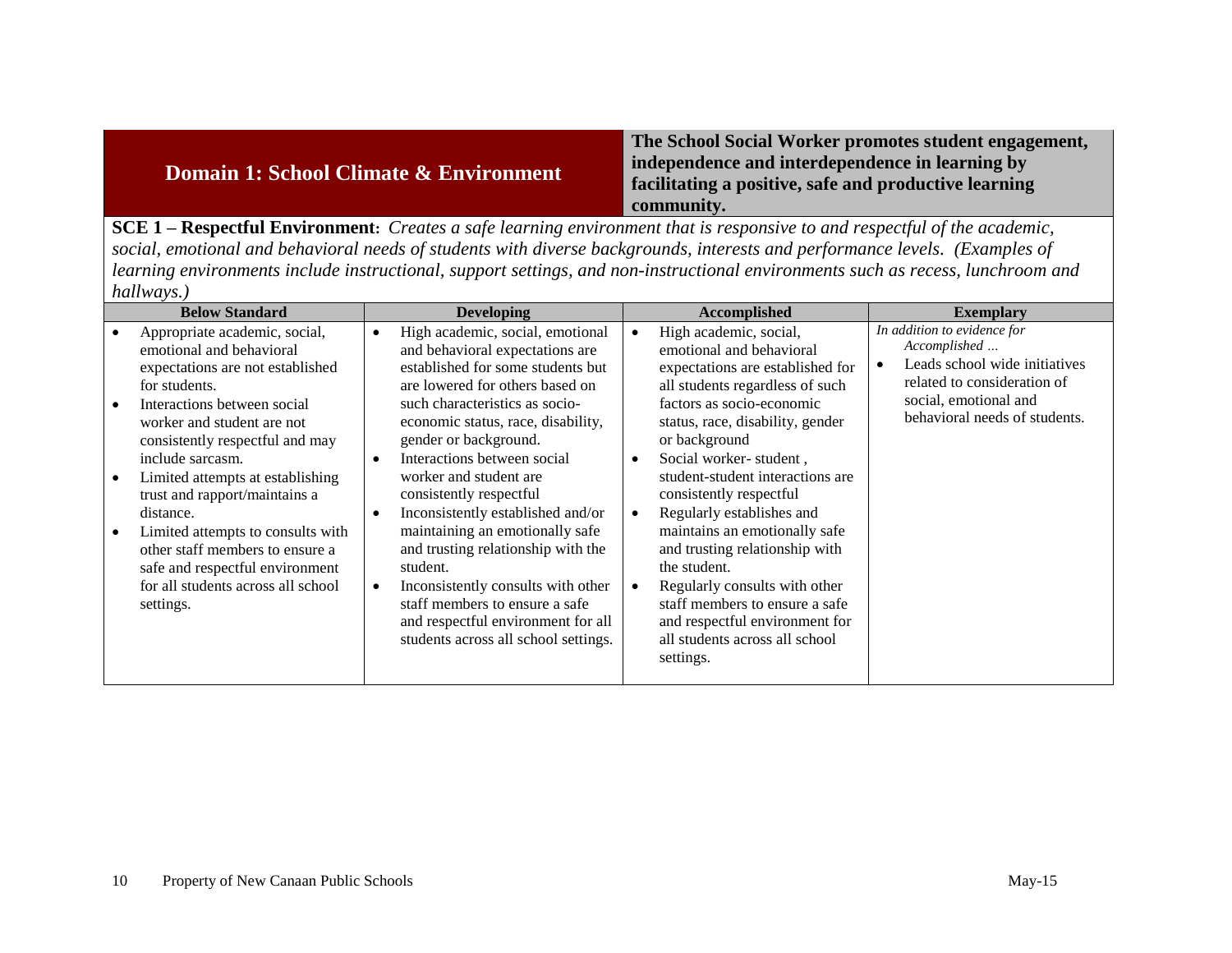| Domain 1: School Climate & Environment | The School Social Worker promotes student engagement,<br>independence and interdependence in learning by<br>facilitating a positive, safe and productive learning<br>community. |
|----------------------------------------|---------------------------------------------------------------------------------------------------------------------------------------------------------------------------------|
| CCD2                                   | <b>Student Engagement:</b> Dremates engagement in and shared responsibility for the learning process including encouraging                                                      |

**SCE 2 – Student Engagement:** *Promotes engagement in and shared responsibility for the learning process including encouraging opportunities for students to initiate their goals for self -improvement.*

| <b>Below Standard</b>                                                                                                                                                                                                                                                                                                                                                                                                       | <b>Developing</b>                                                                                                                                                                                                                                                                                                                                                                                        | <b>Accomplished</b>                                                                                                                                                                                                                                                                                                                                                                                                                                                                | <b>Exemplary</b>                                                                                                                                                                                                                                                                                                      |
|-----------------------------------------------------------------------------------------------------------------------------------------------------------------------------------------------------------------------------------------------------------------------------------------------------------------------------------------------------------------------------------------------------------------------------|----------------------------------------------------------------------------------------------------------------------------------------------------------------------------------------------------------------------------------------------------------------------------------------------------------------------------------------------------------------------------------------------------------|------------------------------------------------------------------------------------------------------------------------------------------------------------------------------------------------------------------------------------------------------------------------------------------------------------------------------------------------------------------------------------------------------------------------------------------------------------------------------------|-----------------------------------------------------------------------------------------------------------------------------------------------------------------------------------------------------------------------------------------------------------------------------------------------------------------------|
| demonstrates no prior<br>knowledge of the student's<br>strengths, weaknesses and<br>interests<br>does not take into<br>consideration students<br>developmental level, ability<br>and/or interests, but not all<br>three<br>does not provide<br>opportunities for students to<br>have input into their<br>counseling process<br>does not encourage students<br>$\bullet$<br>to initiate their goals for self-<br>improvement | demonstrates limited prior<br>$\bullet$<br>knowledge of the student's<br>strengths, weaknesses and<br>interests<br>takes into consideration students<br>$\bullet$<br>developmental level, ability<br>and/or interests, but not all three<br>provides opportunities for<br>students to have input into their<br>counseling process<br>encourages students to initiate<br>their goals for self-improvement | demonstrates prior knowledge<br>of the student's strengths,<br>weaknesses and interests<br>engages students at their<br>developmental level, taking<br>their ability and interests into<br>consideration<br>in the natural context of<br>interactions with students,<br>provides ongoing opportunities<br>for students to have input into<br>their counseling process<br>encourages students to initiate<br>and assess their goals for self-<br>improvement on an ongoing<br>basis | In addition to evidence for<br>Accomplished<br>Leads school wide efforts to<br>$\bullet$<br>support all students in setting<br>and monitoring their own goals<br>for behavior and learning.<br>Lead s school wide efforts that<br>promote students supporting<br>one another's engagement in<br>the school community. |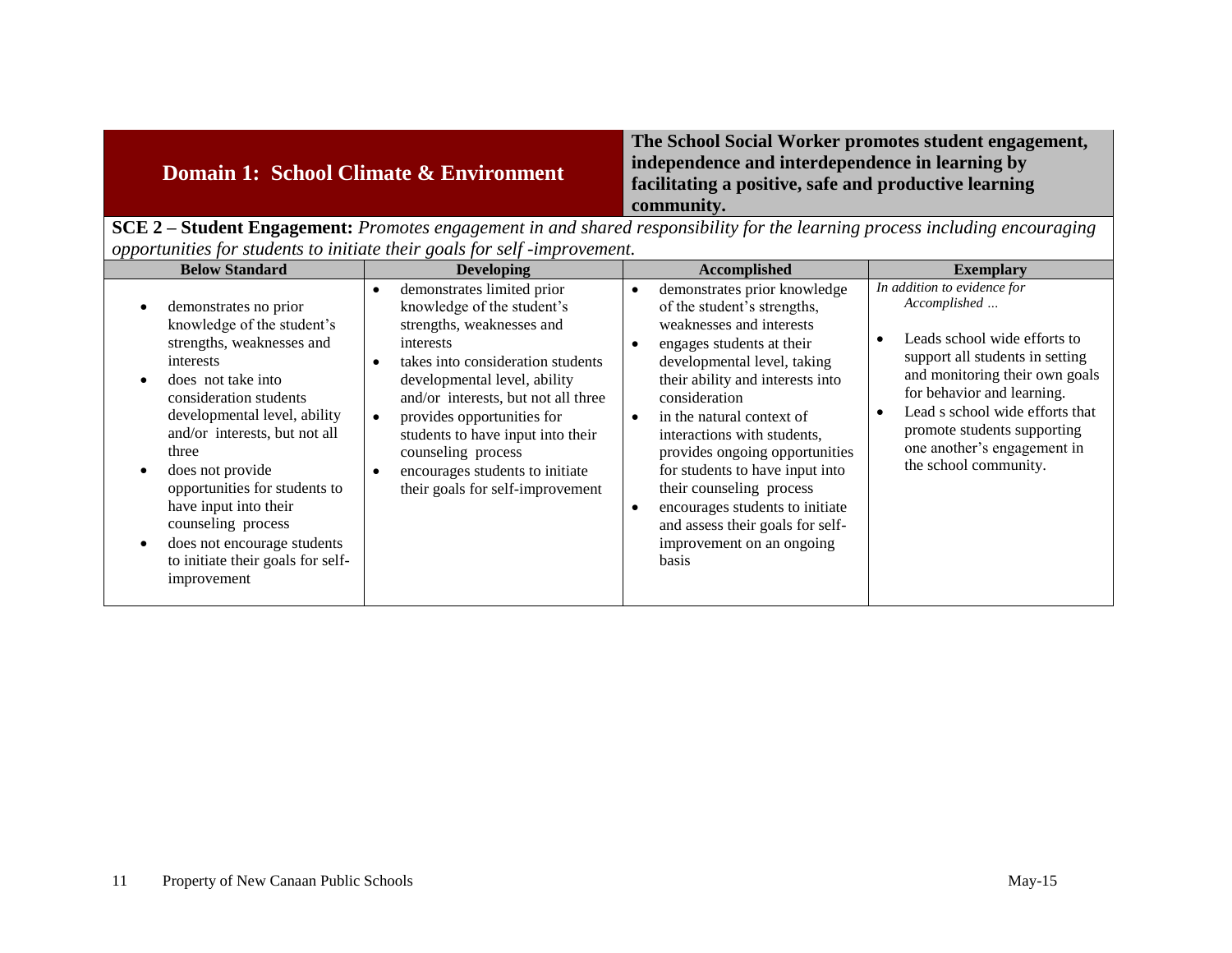| <b>Domain 1: School Climate &amp; Environment</b>                                                                                               | The School Social Worker promotes student engagement,<br>independence and interdependence in learning by<br>facilitating a positive safe and productive learning<br>community. |
|-------------------------------------------------------------------------------------------------------------------------------------------------|--------------------------------------------------------------------------------------------------------------------------------------------------------------------------------|
| $\text{SCF3}$ – Development of Social Skills: <i>Provides explicit and clear social skills instruction in order to develop student's social</i> |                                                                                                                                                                                |

**SCE 3 – Development of Social Skills:** *Provides explicit and clear social skills instruction in order to develop student's social competence and responsible, ethical behavior by using a continuum of proactive strategies that may be individualized based on student needs.*

| <b>Below Standard</b>                                                                                                                                                                                                                                                                                                                                                                                                                                                                             | <b>Developing</b>                                                                                                                                                                                                                                                                                                                                                                                                                                                                                                                                                | <b>Accomplished</b>                                                                                                                                                                                                                                                                                                                                                                                                                                                                                                                                              | <b>Exemplary</b>                                                                                                                                                                                                                                                                                                                    |
|---------------------------------------------------------------------------------------------------------------------------------------------------------------------------------------------------------------------------------------------------------------------------------------------------------------------------------------------------------------------------------------------------------------------------------------------------------------------------------------------------|------------------------------------------------------------------------------------------------------------------------------------------------------------------------------------------------------------------------------------------------------------------------------------------------------------------------------------------------------------------------------------------------------------------------------------------------------------------------------------------------------------------------------------------------------------------|------------------------------------------------------------------------------------------------------------------------------------------------------------------------------------------------------------------------------------------------------------------------------------------------------------------------------------------------------------------------------------------------------------------------------------------------------------------------------------------------------------------------------------------------------------------|-------------------------------------------------------------------------------------------------------------------------------------------------------------------------------------------------------------------------------------------------------------------------------------------------------------------------------------|
| Does not model socially<br>competent behavior in interactions<br>with students and other adults.<br>Does not provide direct<br>instruction and support of student<br>mastery of appropriate social<br>skills and ethical and responsible<br>behavior.<br>Does not provide opportunities for<br>$\bullet$<br>students to discuss, learn, practice<br>and reinforce appropriate social<br>skills.<br>Does not develop, implement and<br>$\bullet$<br>support behavioral intervention<br>strategies. | Inconsistently models socially<br>competent behavior in<br>interactions with students and<br>other adults.<br>provides undifferentiated direct<br>$\bullet$<br>instruction and support of student<br>mastery of appropriate social<br>skills and ethical and responsible<br>behavior.<br>provides limited opportunities for<br>$\bullet$<br>students to discuss, learn, practice<br>and reinforce appropriate social<br>skills.<br>develops, implements and<br>$\bullet$<br>supports limited behavioral<br>intervention strategies that are<br>undifferentiated. | models socially competent<br>$\bullet$<br>behavior in interactions with<br>students and other adults<br>provides differentiated direct<br>instruction and support of<br>student mastery of appropriate<br>social skills and ethical and<br>responsible behavior.<br>provides opportunities for<br>$\bullet$<br>students to discuss, learn,<br>practice and reinforce<br>appropriate social skills.<br>develops, implements and<br>$\bullet$<br>supports a variety of behavioral<br>intervention strategies that are<br>differentiated based on student<br>needs. | In addition to evidence for<br>Accomplished<br>designs and implements school<br>wide strategies to support<br>students' independence in<br>seeking to improve their own<br>social, ethical, and responsible<br>behavior.<br>Students are able to<br>demonstrate the social skills<br>necessary for success in<br>academic settings. |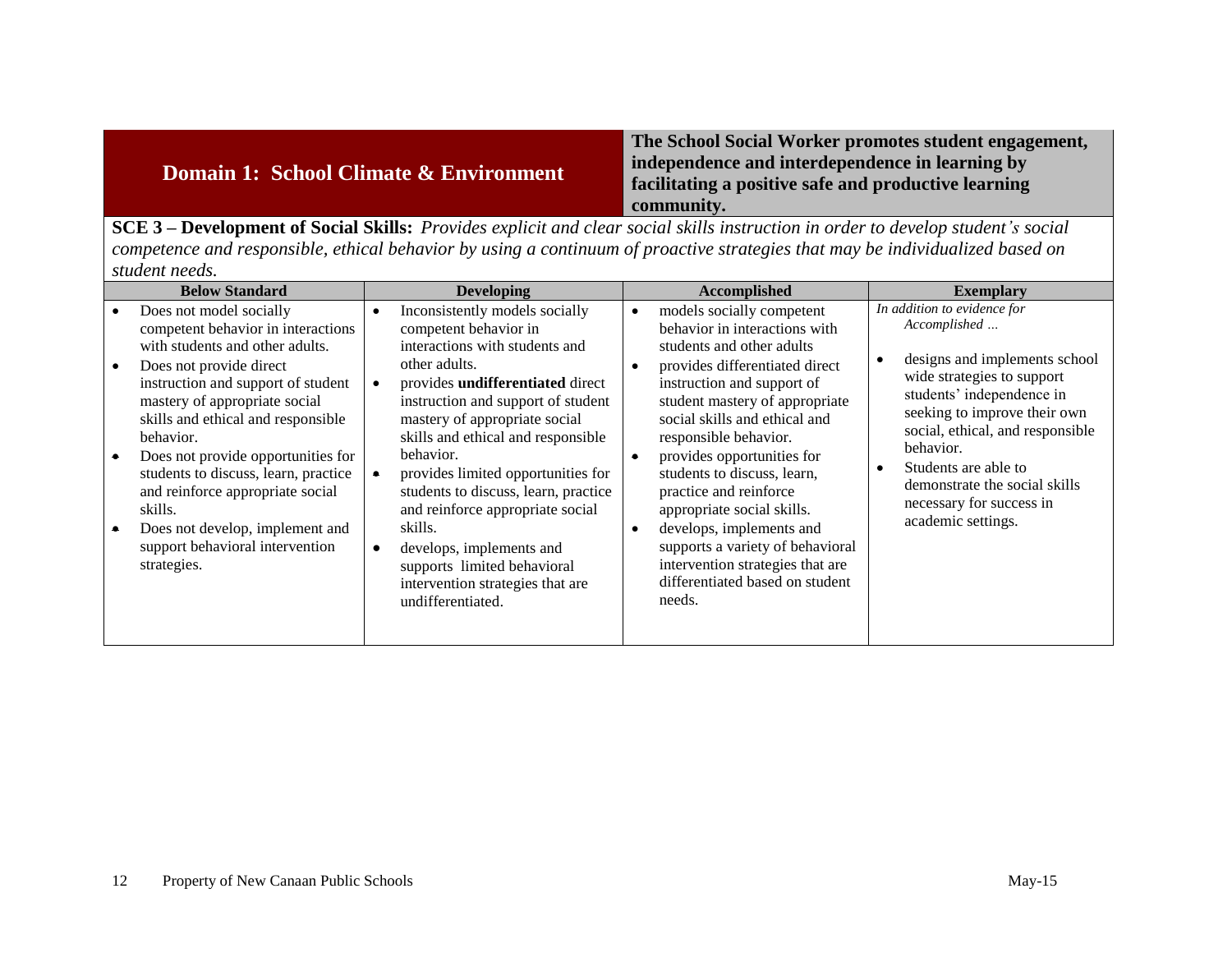| Domain 1: School Climate & Environment                                                                                                 | The School Social Worker promotes student engagement,<br>independence and interdependence in learning by<br>facilitating a positive safe and productive learning<br>community. |
|----------------------------------------------------------------------------------------------------------------------------------------|--------------------------------------------------------------------------------------------------------------------------------------------------------------------------------|
| $C\Gamma A$<br><b>Reparier Monogoment:</b> Creates and rejularees appropriate standards of behavior that support a productive learning |                                                                                                                                                                                |

**SCE 4 – Behavior Management:** *Creates and reinforces appropriate standards of behavior that support a productive learning environment for all students.*

| <b>Below Standard</b>                                                                                                                                                                                                                                                                                                                                                    | <b>Developing</b>                                                                                                                                                                                                                                                                                                                                                                                                                                                                               | Accomplished                                                                                                                                                                                                                                                                                                                                                                                                                                                                                                                     | <b>Exemplary</b>                                                                                                                                                                                                                      |
|--------------------------------------------------------------------------------------------------------------------------------------------------------------------------------------------------------------------------------------------------------------------------------------------------------------------------------------------------------------------------|-------------------------------------------------------------------------------------------------------------------------------------------------------------------------------------------------------------------------------------------------------------------------------------------------------------------------------------------------------------------------------------------------------------------------------------------------------------------------------------------------|----------------------------------------------------------------------------------------------------------------------------------------------------------------------------------------------------------------------------------------------------------------------------------------------------------------------------------------------------------------------------------------------------------------------------------------------------------------------------------------------------------------------------------|---------------------------------------------------------------------------------------------------------------------------------------------------------------------------------------------------------------------------------------|
|                                                                                                                                                                                                                                                                                                                                                                          |                                                                                                                                                                                                                                                                                                                                                                                                                                                                                                 |                                                                                                                                                                                                                                                                                                                                                                                                                                                                                                                                  |                                                                                                                                                                                                                                       |
| Does not establish rules of<br>conduct and consequences<br>Does not communicate and<br>reinforce expectations of<br>appropriate behavior.<br>Does not collaborate with<br>educators and administrators to<br>develop positive behavioral<br>supports.<br>Requires support in conducting<br>FBAs and developing BIPs.<br>Does not address individual<br>student behavior. | Does not elicit students' input in<br>establishing rules of conduct and<br>consequences<br>Inconsistently communicates and<br>$\bullet$<br>reinforces expectations of<br>appropriate behavior.<br>Infrequently collaborates with<br>$\bullet$<br>educators and administrators to<br>develop positive behavioral<br>supports.<br>Participates in conducting FBAs<br>$\bullet$<br>and developing BIPs.<br>Addresses individual student<br>behavior without regard for<br>sensitivity and respect. | Elicits students' input in<br>$\bullet$<br>establishing rules of conduct<br>and consequences<br>Consistently communicates and<br>$\bullet$<br>reinforces expectations of<br>appropriate behavior.<br>Collaborates with educators and<br>$\bullet$<br>administrators to develop<br>positive behavioral supports.<br>Leads the school team in<br>$\bullet$<br>conducting FBAs and<br>developing BIPs.<br>Consistently addresses<br>$\bullet$<br>individual student behavior in a<br>manner that models sensitivity<br>and respect. | In addition to evidence for<br>Accomplished<br>Students monitor and regulate<br>their own behavior.<br>Leads efforts in improving<br>٠<br>understanding of student<br>behavior, and how to address it<br>in the learning environment. |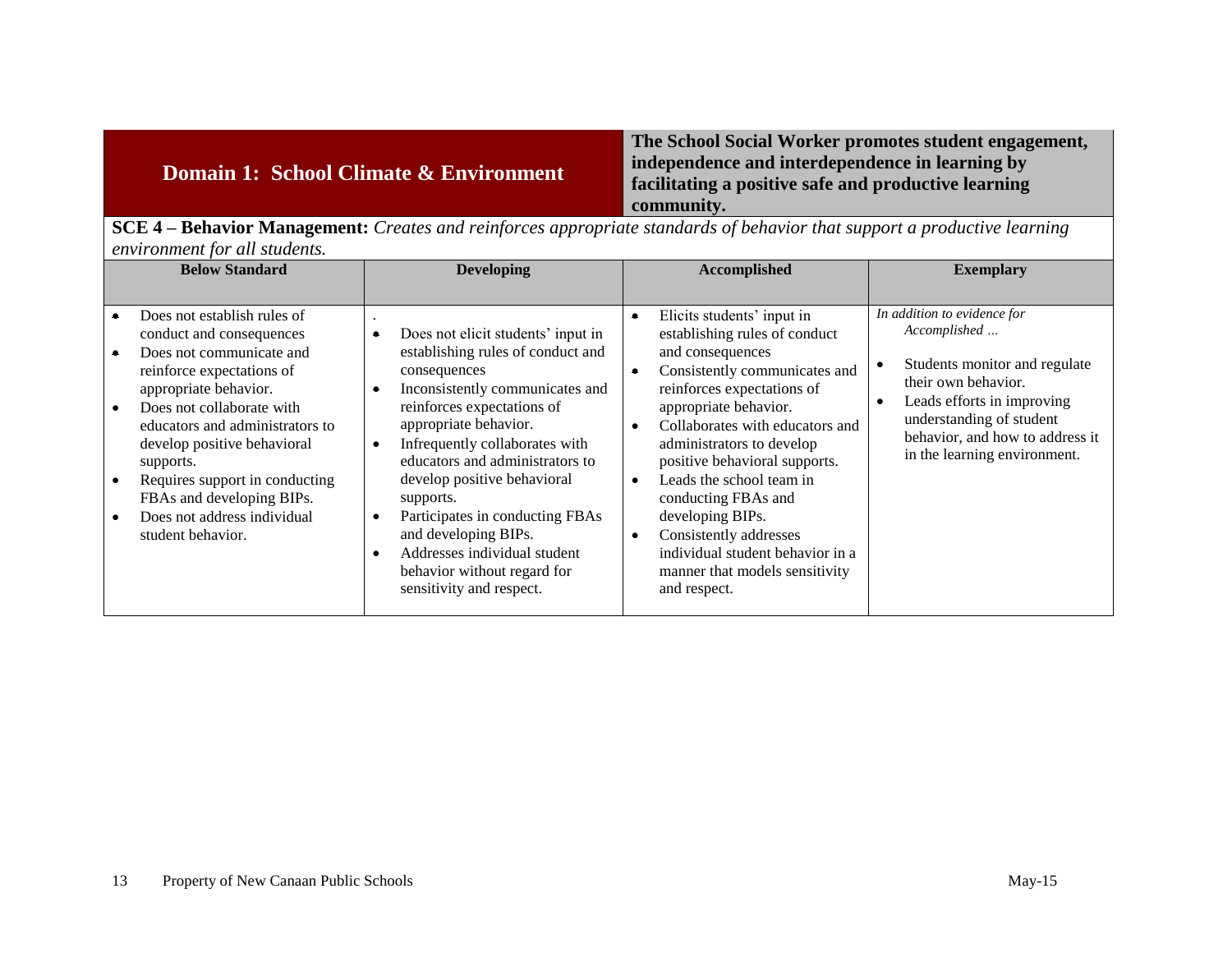|                    | The School Social Worker plans interventions/instructions  |
|--------------------|------------------------------------------------------------|
|                    | aligned with district frameworks, Social Work Standards    |
| Domain 2: Planning | and best practices in order to engage students in rigorous |
|                    | and relevant learning and to promote their curiosity about |
|                    | themselves and their place in the world at large.          |

**PL 1 – Student Needs:** *Ensures intervention/instruction is at an appropriate level of challenge and differentiated to meet student learning needs, learning styles, and/or interests based on competencies outlined in SAPL framework.*

| <b>Below Standard</b>                                                                                                  |           | <b>Developing</b>                                                                                                                             | Accomplished                                                                                                                                           |  | <b>Exemplary</b>                                                                                                                                                                                                                                                     |
|------------------------------------------------------------------------------------------------------------------------|-----------|-----------------------------------------------------------------------------------------------------------------------------------------------|--------------------------------------------------------------------------------------------------------------------------------------------------------|--|----------------------------------------------------------------------------------------------------------------------------------------------------------------------------------------------------------------------------------------------------------------------|
| Plans do not build on students'<br>prior knowledge. References to<br>previous learning experiences are<br>not evident. |           | Plans build on students' prior<br>knowledge but are not logically<br>sequenced or segmented to<br>support students in meeting goals.          | Plans are logically sequenced<br>and segmented based on<br>students' prior knowledge and<br>learning in order to support<br>students in meeting goals. |  | In addition to evidence for<br>Accomplished<br>Activities and materials are<br>appropriately challenging for<br>all students.<br>Plans include opportunities for<br>students to make choices based<br>on their learning needs,<br>learning styles, and/or interests. |
| Plans are not differentiated to<br>address students' learning needs,<br>learning styles and/or student<br>interests.   |           | Plans inconsistently include<br>differentiation that addresses most<br>students' learning needs, learning<br>styles and/or student interests. | Plans include differentiation<br>that addresses most students'<br>learning needs, learning styles,<br>and/or student interests.                        |  |                                                                                                                                                                                                                                                                      |
| Activities and materials are not at<br>an appropriate level of challenge<br>for most students.                         | $\bullet$ | Activities and materials are at an<br>appropriate level of challenge for<br>some students.                                                    | Activities and materials are at<br>an appropriate level of<br>challenge for most students.                                                             |  |                                                                                                                                                                                                                                                                      |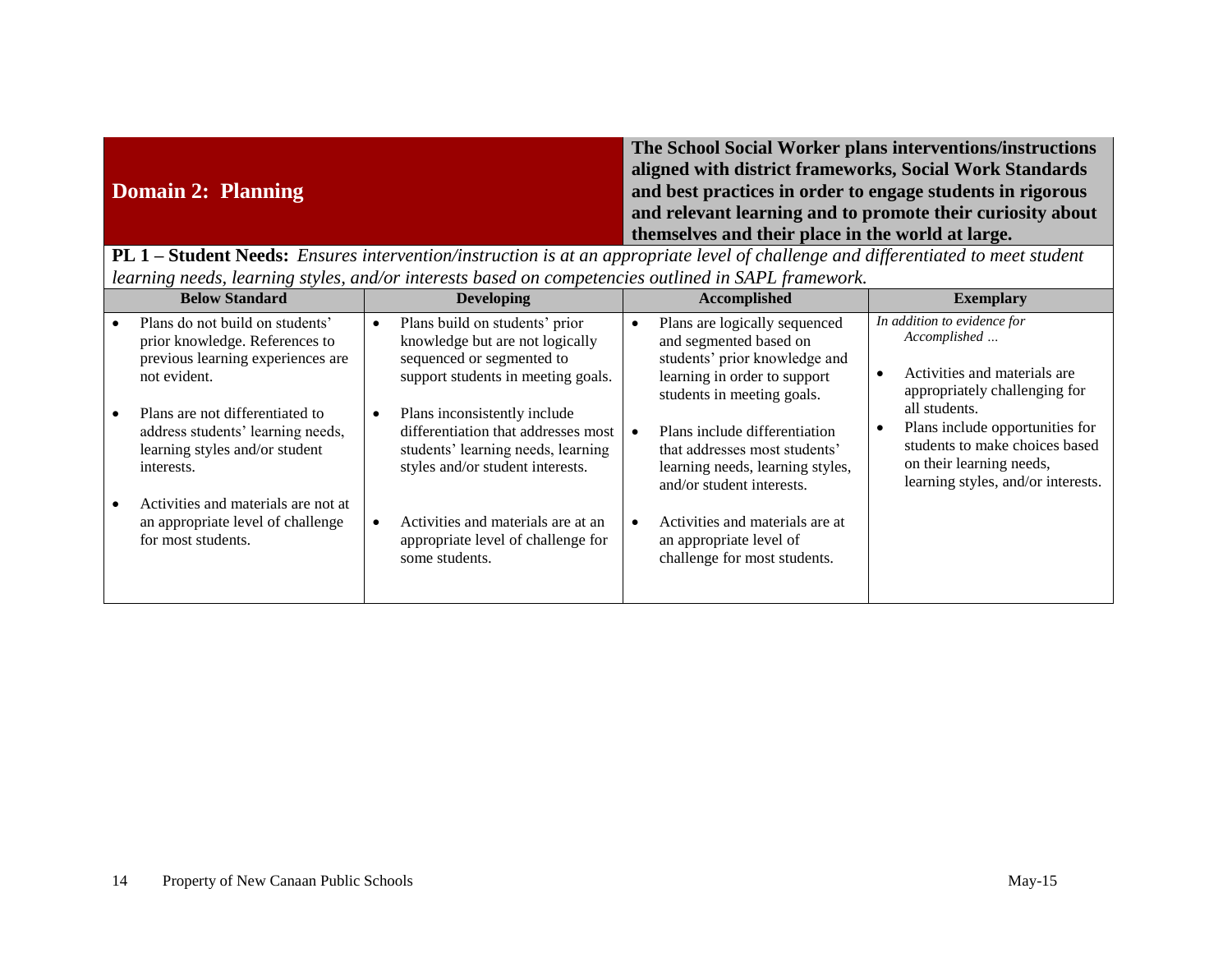|                    | The School Social Worker plans interventions/instructions  |
|--------------------|------------------------------------------------------------|
|                    | aligned with district frameworks, Social Work Standards    |
| Domain 2: Planning | and best practices in order to engage students in rigorous |
|                    | and relevant learning and to promote their curiosity about |
|                    | themselves and their place in the world at large           |

**PL 2 –Tiered Interventions:** *Plans for differentiated, supplemental, or specialized interventions for students who do not respond to primary intervention/instruction alone.*

| <b>Below Standard</b><br><b>Developing</b>                                                                                                                                                                                                                                                                                                                                                                                                                                                                                                                                                                                                                                                                                                                                                                                                                                                                                                                                                    | <b>Accomplished</b>                                                                                                                                                                                                                                                                                                                                                                                                                                                                    | <b>Exemplary</b>                                                                                                                                                                     |
|-----------------------------------------------------------------------------------------------------------------------------------------------------------------------------------------------------------------------------------------------------------------------------------------------------------------------------------------------------------------------------------------------------------------------------------------------------------------------------------------------------------------------------------------------------------------------------------------------------------------------------------------------------------------------------------------------------------------------------------------------------------------------------------------------------------------------------------------------------------------------------------------------------------------------------------------------------------------------------------------------|----------------------------------------------------------------------------------------------------------------------------------------------------------------------------------------------------------------------------------------------------------------------------------------------------------------------------------------------------------------------------------------------------------------------------------------------------------------------------------------|--------------------------------------------------------------------------------------------------------------------------------------------------------------------------------------|
| Plans do not include either<br>Plans include either appropriate<br>$\bullet$<br>appropriate academic or<br>academic or<br>social/emotional/behavioral<br>social/emotional/behavioral<br>interventions but not both.<br>interventions.<br>Interventions referenced are not<br>Interventions referenced are.<br>$\bullet$<br>research based and appropriate<br>research based or appropriate for<br>for some students.<br>students.<br>Plans inconsistently demonstrate<br>Plans do not demonstrate social<br>$\bullet$<br>social worker's collaboration with<br>worker's collaboration with<br>colleagues and specialists in<br>colleagues and specialists in<br>development of interventions.<br>development of interventions.<br>Plans do not include interventions<br>Plans inconsistently include<br>$\bullet$<br>interventions that are developed<br>that are developed based on IEP<br>goals and objectives when<br>based on IEP goals and objectives<br>when applicable.<br>applicable. | Plans include appropriate<br>$\bullet$<br>academic and social/emotional/<br>behavioral interventions for all<br>students as needed.<br>Interventions are research-<br>$\bullet$<br>based and appropriate for most<br>students.<br>Plans demonstrate social<br>worker's collaboration with<br>colleagues and specialists in<br>development of interventions.<br>Plans include interventions that<br>$\bullet$<br>are developed based on IEP<br>goals and objectives when<br>applicable. | In addition to evidence for<br>Accomplished<br>Plans provide evidence of<br>social worker's continual<br>analysis of data to develop<br>interventions for all students as<br>needed. |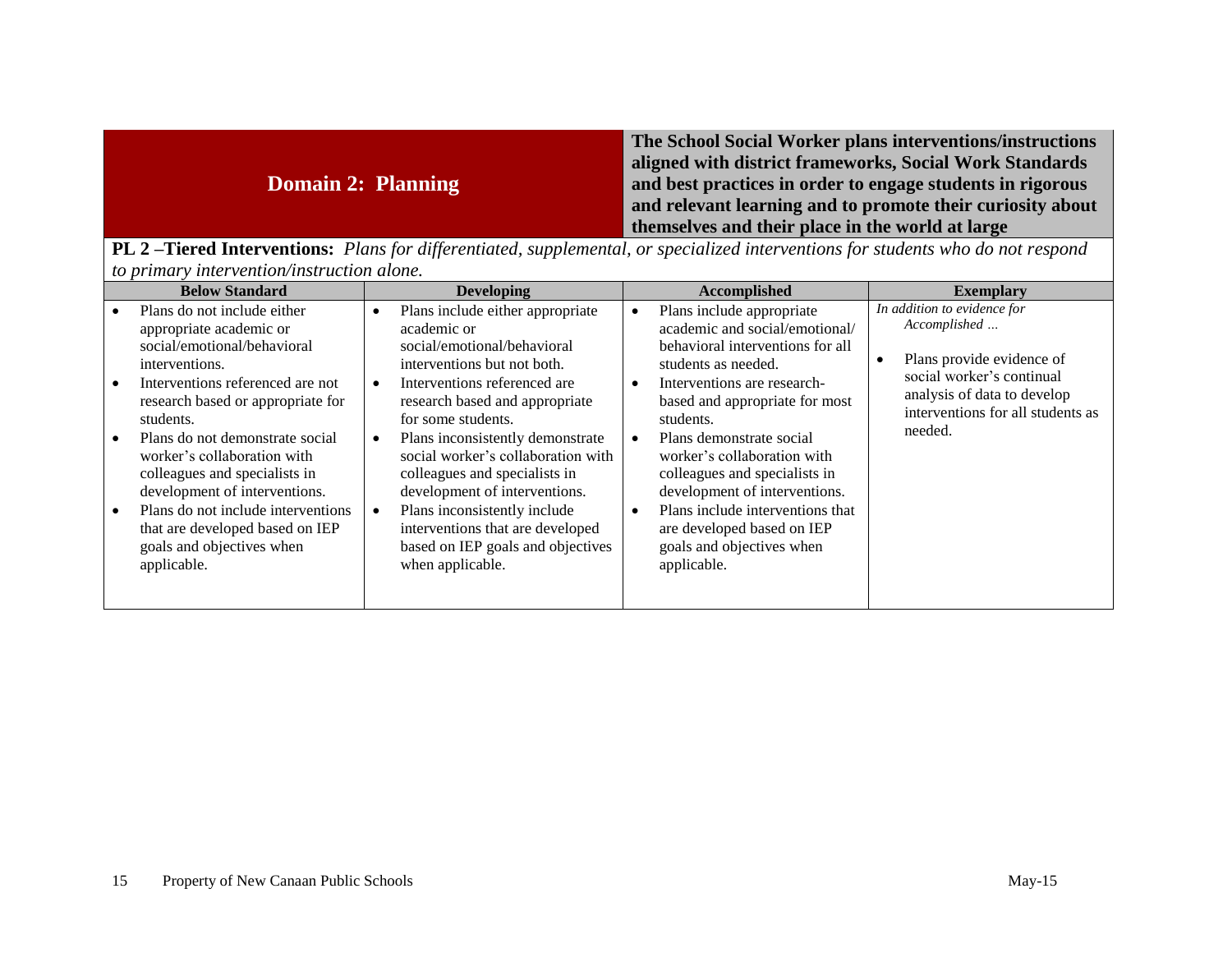| Domain 2: Planning | The School Social Worker plans interventions/instructions<br>aligned with district frameworks, Social Work Standards<br>and best practices in order to engage students in rigorous<br>and relevant learning and to promote their curiosity about<br>themselves and their place in the world at large |
|--------------------|------------------------------------------------------------------------------------------------------------------------------------------------------------------------------------------------------------------------------------------------------------------------------------------------------|
|--------------------|------------------------------------------------------------------------------------------------------------------------------------------------------------------------------------------------------------------------------------------------------------------------------------------------------|

**PL 3 – Generalization of skills:** *In collaboration with staff members, plans opportunities to generalize skills learned in the counseling setting to other environments within the school.*

| <b>Below Standard</b>                                                                               | <b>Developing</b>                                                                                                                                                                      | <b>Accomplished</b>                                                                                                                                                                                  | <b>Exemplary</b>                                                                                                                   |
|-----------------------------------------------------------------------------------------------------|----------------------------------------------------------------------------------------------------------------------------------------------------------------------------------------|------------------------------------------------------------------------------------------------------------------------------------------------------------------------------------------------------|------------------------------------------------------------------------------------------------------------------------------------|
| Plans do not include opportunities<br>for students to generalize skills<br>learned across settings. | Limited opportunities for<br>generalizing skills learned are<br>included in planning process.<br>Informing key supporters of<br>generalization is included in the<br>planning process. | Opportunities for generalizing<br>skills learned are included in<br>planning process.<br>Collaboration with key<br>supporters required for<br>generalization is included in the<br>planning process. | In addition to evidence for<br>Accomplished<br>• Leads school-wide learning<br>regarding opportunities<br>for generalizing skills. |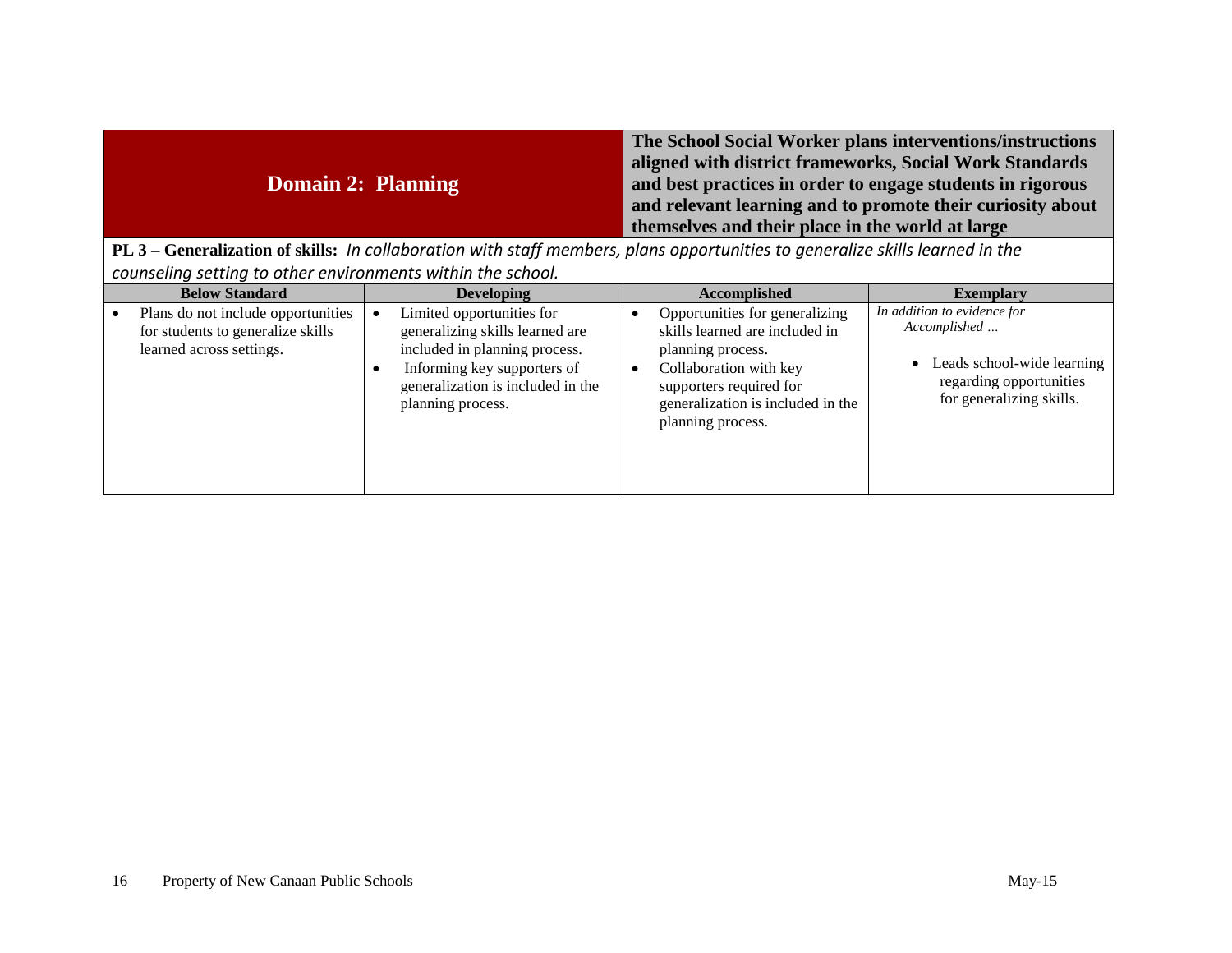| The School Social Worker plans interventions/instructions<br>aligned with district frameworks, Social Work Standards<br><b>Domain 2: Planning</b><br>and best practices in order to engage students in rigorous<br>and relevant learning and to promote their curiosity about<br>themselves and their place in the world at large |
|-----------------------------------------------------------------------------------------------------------------------------------------------------------------------------------------------------------------------------------------------------------------------------------------------------------------------------------|
|-----------------------------------------------------------------------------------------------------------------------------------------------------------------------------------------------------------------------------------------------------------------------------------------------------------------------------------|

**PL 4 – IEP Development:** *Develops individualized, measurable and attainable goals and objectives for students based on identified needs.*

| <b>Below Standard</b>                                                                                                                                                                                                                                                                                                                                                       | <b>Developing</b>                                                                                                                                                                                                                                                                                                                                                                                                                                             | Accomplished                                                                                                                                                                                                                                                                                                                                                                                                                                                                                | <b>Exemplary</b>                                                                                                                                                                                                              |
|-----------------------------------------------------------------------------------------------------------------------------------------------------------------------------------------------------------------------------------------------------------------------------------------------------------------------------------------------------------------------------|---------------------------------------------------------------------------------------------------------------------------------------------------------------------------------------------------------------------------------------------------------------------------------------------------------------------------------------------------------------------------------------------------------------------------------------------------------------|---------------------------------------------------------------------------------------------------------------------------------------------------------------------------------------------------------------------------------------------------------------------------------------------------------------------------------------------------------------------------------------------------------------------------------------------------------------------------------------------|-------------------------------------------------------------------------------------------------------------------------------------------------------------------------------------------------------------------------------|
| Goals and objectives are unclear<br>or not aligned with student needs.<br>Goals and objectives are not based<br>on assessment data.<br>Goals and/or objectives are not<br>measurable or attainable<br>No evidence of data being used to<br>create the Present Level of<br>Performance page and select<br>appropriate accommodations,<br>service delivery hours and settings | Goal and objectives are<br>$\bullet$<br>individualized based on specific<br>student needs.<br>Goals and objectives are based on<br>$\bullet$<br>a limited assessment data.<br>Goals and/or objectives are<br>$\bullet$<br>measurable or attainable but not<br>both<br>Limited sources of data are used<br>$\bullet$<br>to create the Present Level of<br>Performance page and select<br>appropriate accommodations,<br>service delivery hours and<br>settings | Goals and objectives are<br>written in a way that provides<br>appropriate scaffolding to<br>support students in attaining<br>goals.<br>Goals and objectives developed<br>are based on a variety of<br>assessment data.<br>Goals and/or objectives are<br>$\bullet$<br>measurable and attainable<br>Multiple sources of data are<br>$\bullet$<br>used to create the Present Level<br>of Performance page and select<br>appropriate accommodations,<br>service delivery hours and<br>settings | In addition to evidence for<br>Accomplished<br>Includes students in the<br>development of their<br>goals and objectives<br>• Models and supports<br>other staff members in<br>the development of IEP<br>goals and objectives. |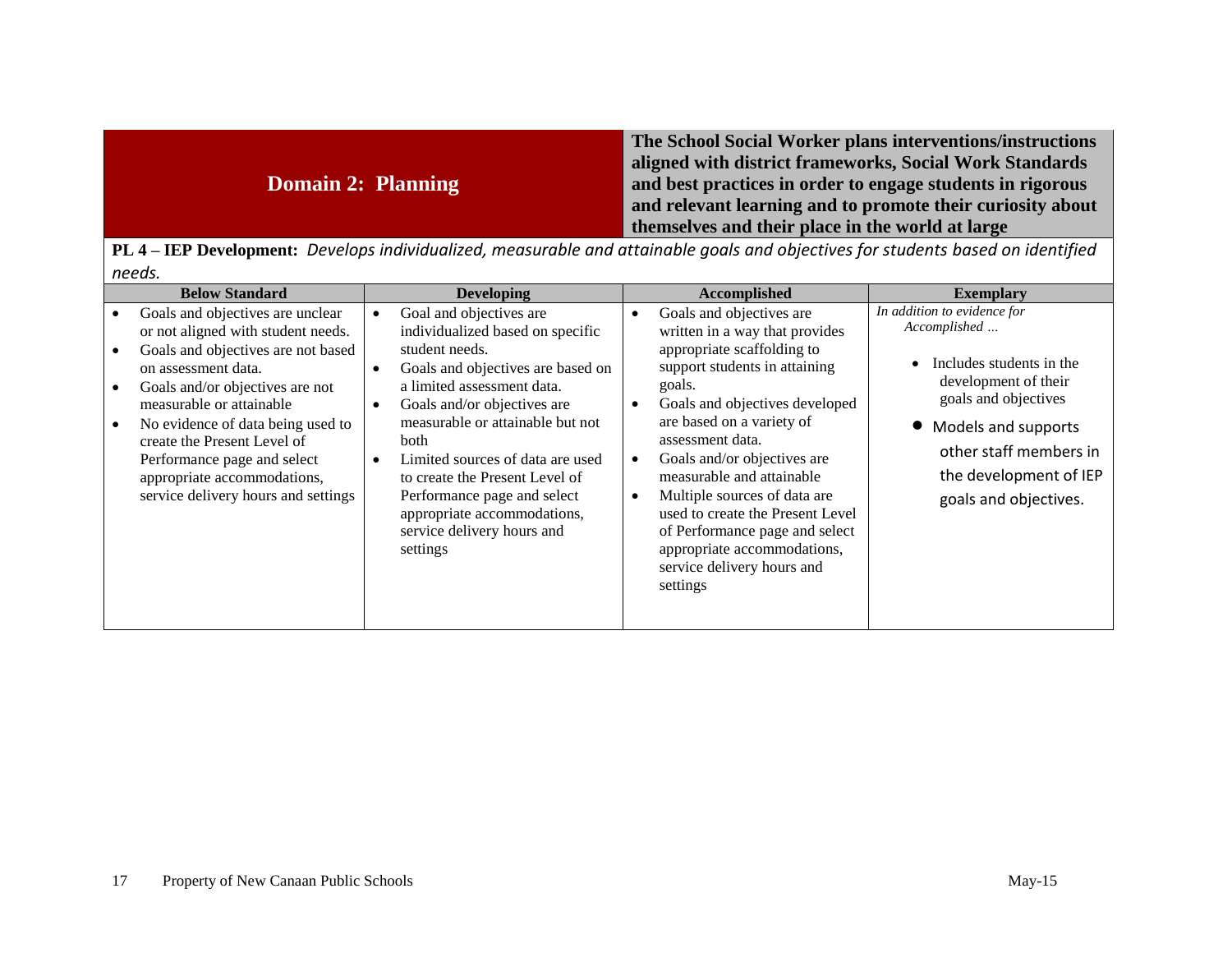| Domain 3: Prevention & Responsive Intervention | <b>School Social Workers develop and implement intervention</b><br>plans with individuals, groups, families, the school and the<br>community. They apply empirically validated intervention<br>methods to enable and enhance students' educational<br>experiences and have particular expertise in working with<br>students with special needs. |
|------------------------------------------------|-------------------------------------------------------------------------------------------------------------------------------------------------------------------------------------------------------------------------------------------------------------------------------------------------------------------------------------------------|
| DDI 1                                          | Establishes Delationshipsy Develope negitive westing seletionships with students their families, school staff, administration and community                                                                                                                                                                                                     |

**PRI 1 – Establishes Relationships:** Develops positive working relationships with students, their families, school staff , administration and community members

| <b>Below Standard</b>                                                           | <b>Developing</b>                                                                                    | Accomplished                                                                                                               | <b>Exemplary</b>                                                                                                                    |
|---------------------------------------------------------------------------------|------------------------------------------------------------------------------------------------------|----------------------------------------------------------------------------------------------------------------------------|-------------------------------------------------------------------------------------------------------------------------------------|
| Skills of compassion and empathic<br>listening not evident                      | Demonstrates skills of compassion<br>and empathic listening in some areas<br>of the school community | Demonstrates skills of compassion<br>and empathic listening to promote<br>and build trust and understanding                | In addition to evidence for<br>Accomplished<br>Leads school wide initiatives that<br>promote compassion and empathic                |
| Fails to communicate with families.<br>significant adults, students, colleagues | Communication skills are reactive                                                                    | with all segments of the community                                                                                         | listening                                                                                                                           |
| and community stakeholders<br>Does not engage in collaborative team             | Limited engagement in collaborative                                                                  | Communicates effectively with<br>families and significant adults,<br>students, colleagues and community<br>stakeholders    | Provides educational opportunities<br>for teachers, parents and community<br>members that leads others to see<br>them as a resource |
| building                                                                        | team building                                                                                        | Engages in collaborative team<br>building between school, home and<br>community to coordinate services<br>for all students | Serves as a visible role model in<br>team building and collaboration<br>efforts                                                     |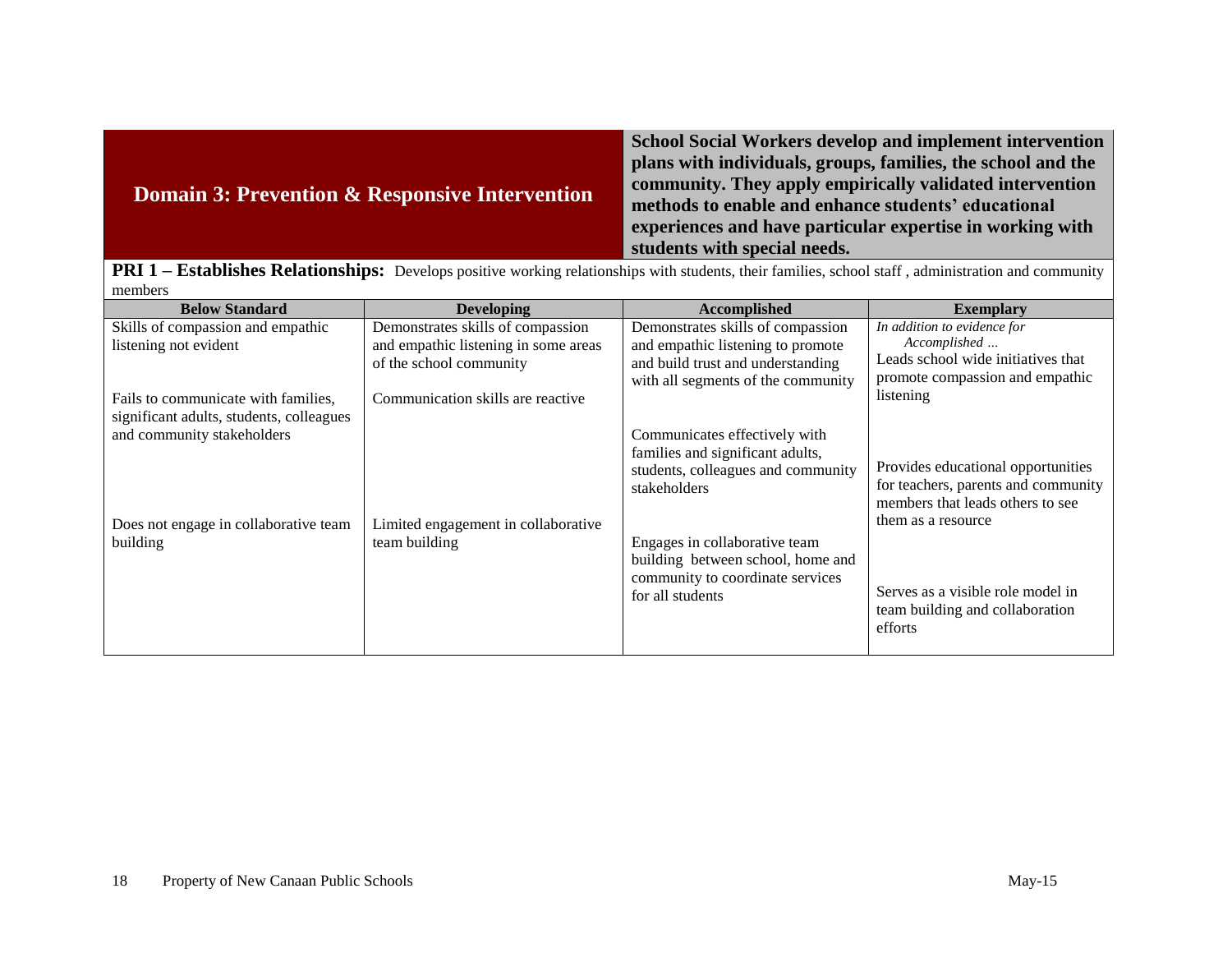|  | <b>Domain 3: Prevention &amp; Responsive Intervention</b> | <b>School Social Workers develop and implement intervention</b><br>plans with individuals, groups, families, the school and the<br>community. They apply empirically validated intervention<br>methods to enable and enhance students' educational<br>experiences and have particular expertise in working with<br>students with special needs. |
|--|-----------------------------------------------------------|-------------------------------------------------------------------------------------------------------------------------------------------------------------------------------------------------------------------------------------------------------------------------------------------------------------------------------------------------|
|--|-----------------------------------------------------------|-------------------------------------------------------------------------------------------------------------------------------------------------------------------------------------------------------------------------------------------------------------------------------------------------------------------------------------------------|

**PRI 2 – Multicultural Awareness:** *Ensures that students and their families are provided services in a manner that reflects multicultural awareness and competence.*

| <b>Below Standard</b>                                                                                                                                | <b>Developing</b>                                                                                                                                         | Accomplished                                                                                                                                                                         | <b>Exemplary</b>                                                                                                                                                |
|------------------------------------------------------------------------------------------------------------------------------------------------------|-----------------------------------------------------------------------------------------------------------------------------------------------------------|--------------------------------------------------------------------------------------------------------------------------------------------------------------------------------------|-----------------------------------------------------------------------------------------------------------------------------------------------------------------|
|                                                                                                                                                      |                                                                                                                                                           |                                                                                                                                                                                      | In addition to evidence for<br>Accomplished                                                                                                                     |
| Does not demonstrate knowledge of<br>cultural competence and respect for<br>diversity                                                                | Demonstrates knowledge of cultural<br>competence and respect for diversity                                                                                | Provides services in a way that<br>demonstrates an understanding of<br>how a student's culture and<br>background may influence<br>development, personality and school<br>performance | Participates in district policy<br>development and/or leads<br>school-wide initiatives related to<br>promoting cultural competence<br>and respect for diversity |
| Does not utilize materials or develop<br>activities and programs that counteract<br>stereotypes and incorporate<br>contributions of various cultures | Limited knowledge and or use of<br>materials, programs and activities that<br>counteract stereotypes and incorporate<br>contributions of various cultures | Utilizes materials and develops<br>activities and programs that<br>counteract stereotypes and<br>incorporate contributions of various<br>cultures                                    |                                                                                                                                                                 |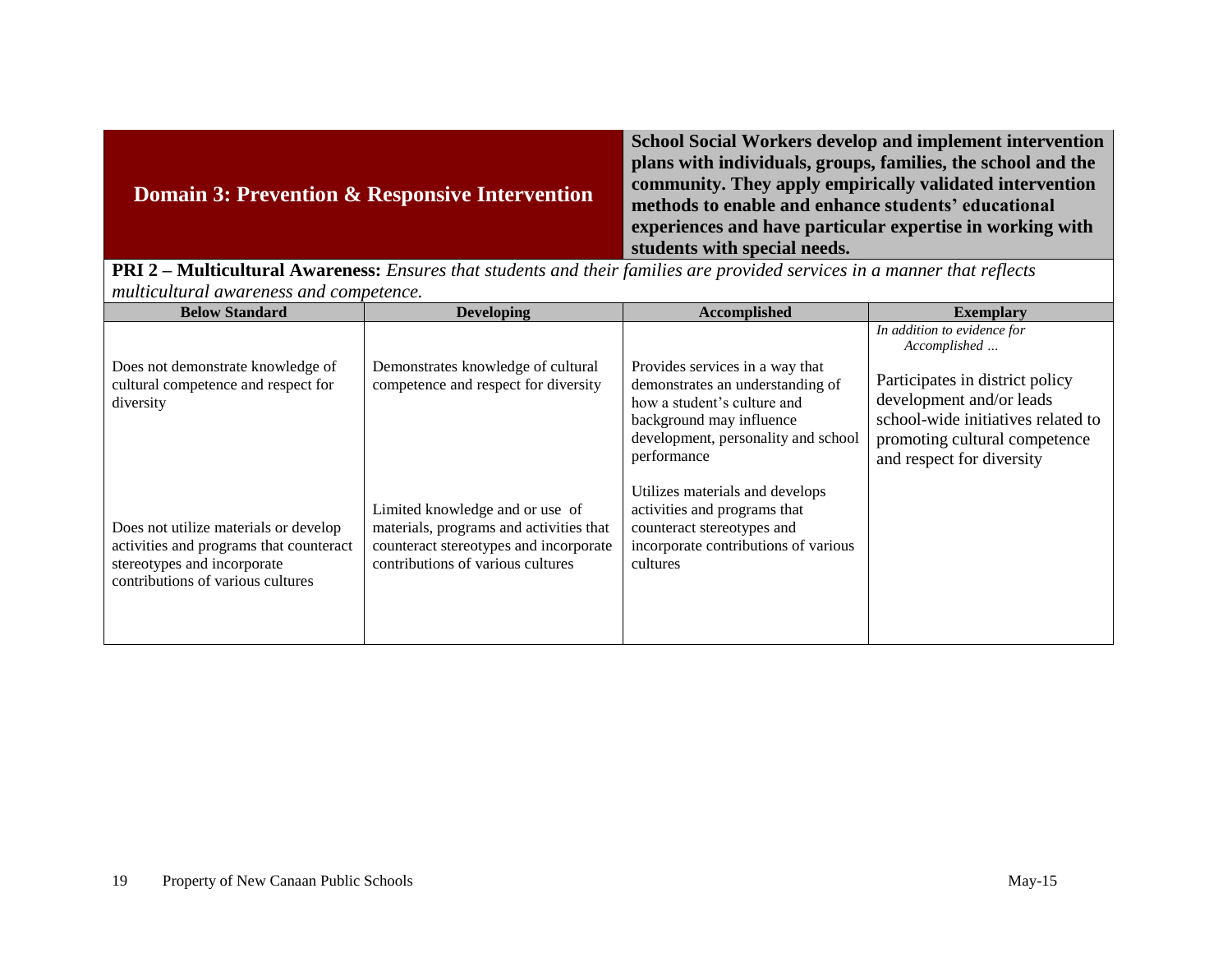| <b>Domain 3: Prevention &amp; Responsive Intervention</b> | <b>School Social Workers develop and implement intervention</b><br>plans with individuals, groups, families, the school and the<br>community. They apply empirically validated intervention<br>methods to enable and enhance students' educational<br>experiences and have particular expertise in working with<br>students with special needs |
|-----------------------------------------------------------|------------------------------------------------------------------------------------------------------------------------------------------------------------------------------------------------------------------------------------------------------------------------------------------------------------------------------------------------|
| <b>DDIA</b><br>$\sqrt{r}$ $\sqrt{r}$                      | $\overline{1}$ and $\overline{1}$ and $\overline{1}$ and $\overline{1}$ and $\overline{1}$ and $\overline{1}$ and $\overline{1}$ and $\overline{1}$ and $\overline{1}$ and $\overline{1}$ and $\overline{1}$ and $\overline{1}$ and $\overline{1}$ and $\overline{1}$ and $\overline{1}$ and $\overline{1}$ and $\overline{1}$ and             |

**PRI 3 – Family Engagement/Involvement:** *Collaborates with families to encourage active engagement in and an understanding of the decisions that impact students.*

| <b>Below Standard</b>                                                   | <b>Developing</b>                                                       | <b>Accomplished</b>                  | <b>Exemplary</b>                    |
|-------------------------------------------------------------------------|-------------------------------------------------------------------------|--------------------------------------|-------------------------------------|
| Rarely communicates with family                                         | Limited communication and outreach                                      | Through proactive communication      | In addition to evidence for         |
| members                                                                 | with family members                                                     | and outreach with family members,    | Accomplished                        |
|                                                                         |                                                                         | facilitates trusting and cooperative |                                     |
| Does not listen to concerns from                                        | Listens to concerns from family                                         | relationships between parents,       | Provides opportunities for students |
| family members or provide assistance                                    | members but provides limited                                            | school and community                 | to advocate for their needs with    |
| in understanding and advocating for                                     | assistance in understanding and                                         |                                      | family members                      |
| student needs                                                           | advocating for student needs                                            | Actively listens to concerns from    |                                     |
|                                                                         |                                                                         | family members and assists them in   |                                     |
| Does not assist families in                                             | Inconsistently assists families in                                      | understanding and advocating for     | Provides educational programs and   |
| understanding the changing                                              | understanding the changing                                              | student needs                        | resources in support of parental    |
| developmental needs of the student                                      | developmental needs of the student                                      |                                      | learning                            |
|                                                                         |                                                                         | Assists families in understanding    |                                     |
| Does not communicate what families                                      | Sometimes communicates effectively                                      | the changing developmental needs     |                                     |
| can do to provide an environment that<br>supports social, emotional and | what families can do to provide an<br>environment that supports social, | of the student                       |                                     |
| academic development                                                    | emotional and academic development                                      | Effectively communicates what        |                                     |
|                                                                         |                                                                         | families can do to provide an        |                                     |
| Does not work collaboratively with                                      | Sometimes works collaboratively                                         | environment that supports social,    |                                     |
| families to identify and access                                         | with families to identify and access                                    | emotional and academic               |                                     |
| resources in the community                                              | resources in the community                                              | development                          |                                     |
|                                                                         |                                                                         |                                      |                                     |
|                                                                         |                                                                         | Works collaboratively with families  |                                     |
|                                                                         |                                                                         | to identify and access resources in  |                                     |
|                                                                         |                                                                         | the community.                       |                                     |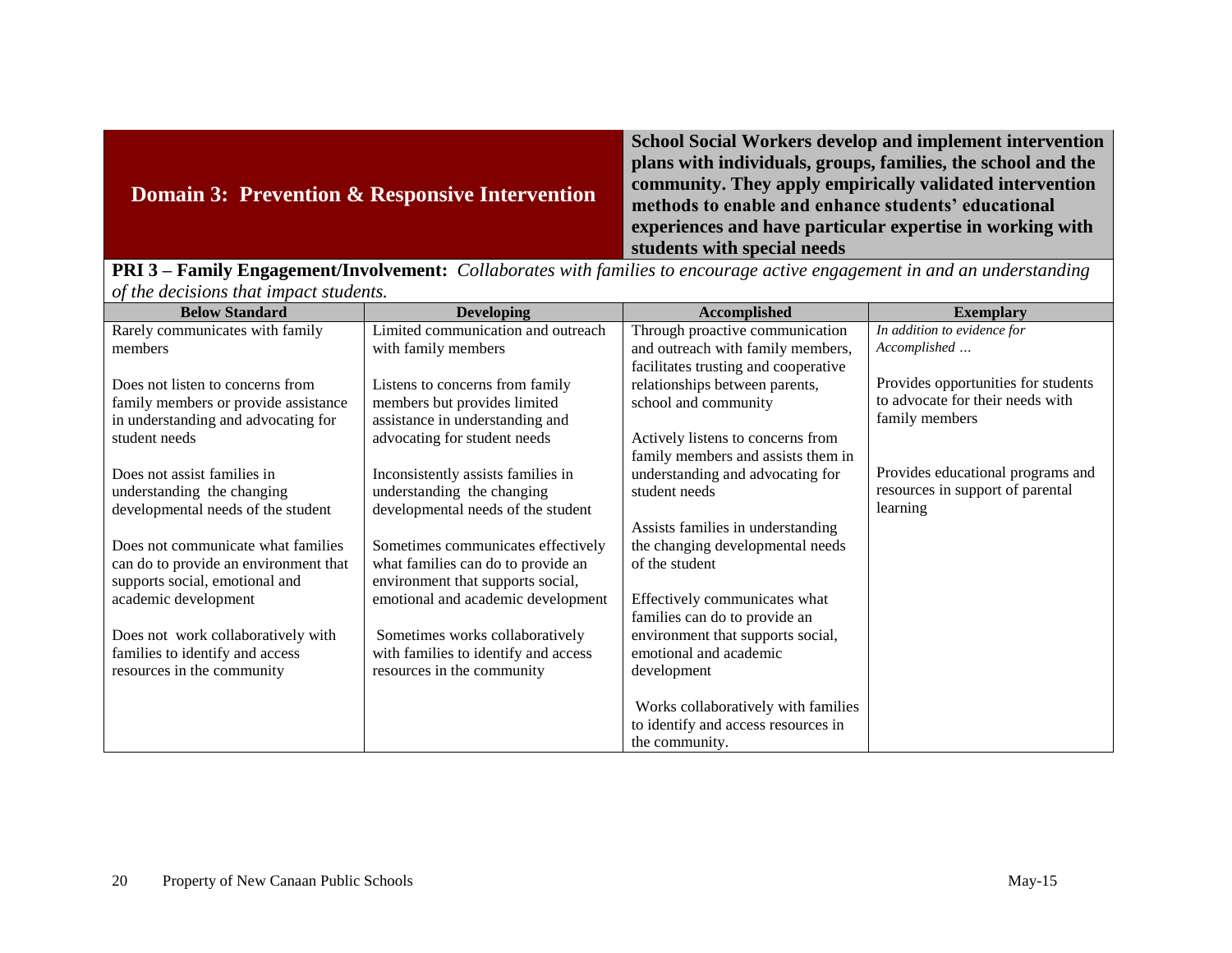|  | <b>Domain 3: Prevention &amp; Responsive Intervention</b> | <b>School Social Workers develop and implement intervention</b><br>plans with individuals, groups, families, the school and the<br>community. They apply empirically validated intervention<br>methods to enable and enhance students' educational<br>experiences and have particular expertise in working with<br>students with special needs |
|--|-----------------------------------------------------------|------------------------------------------------------------------------------------------------------------------------------------------------------------------------------------------------------------------------------------------------------------------------------------------------------------------------------------------------|
|--|-----------------------------------------------------------|------------------------------------------------------------------------------------------------------------------------------------------------------------------------------------------------------------------------------------------------------------------------------------------------------------------------------------------------|

**PRI 4 - Prevention:** *facilitates, engages in and demonstrates a variety of prevention activities to promote/provide positive educational experiences that involve the student, family, school personnel and community services when appropriate*

| <b>Below Standard</b>                                                                                                                                            |           | <b>Developing</b>                                                                                                                                                   | <b>Accomplished</b>                                                                                                                                                                                         | <b>Exemplary</b>                                                                                                                    |
|------------------------------------------------------------------------------------------------------------------------------------------------------------------|-----------|---------------------------------------------------------------------------------------------------------------------------------------------------------------------|-------------------------------------------------------------------------------------------------------------------------------------------------------------------------------------------------------------|-------------------------------------------------------------------------------------------------------------------------------------|
| Lacks knowledge of evidence<br>based culturally competent<br>prevention programs and practices<br>(SAPL) to meet school,<br>community and student<br>needs/goals | $\bullet$ | Limited knowledge of evidence<br>based, culturally competent<br>prevention programs and<br>practices (SAPL) to meet school,<br>community and student<br>needs/goals | Identifies, implements and engages<br>in on-going assessment of evidence<br>based, culturally competent<br>prevention programs and practices<br>(SAPL) to meet school, community<br>and student needs/goals | In addition to evidence for<br>Accomplished<br>Provides opportunities for students<br>to develop/strengthen leadership<br>qualities |
| Does not accurately assess and<br>interpret school data.                                                                                                         |           | Demonstrates emerging ability to<br>accurately assess and interpret<br>school data                                                                                  | Actively participates in accurately<br>assessing and interpreting school<br>data                                                                                                                            | Participates in district policy<br>development and/or leads school-<br>wide initiatives related to prevention                       |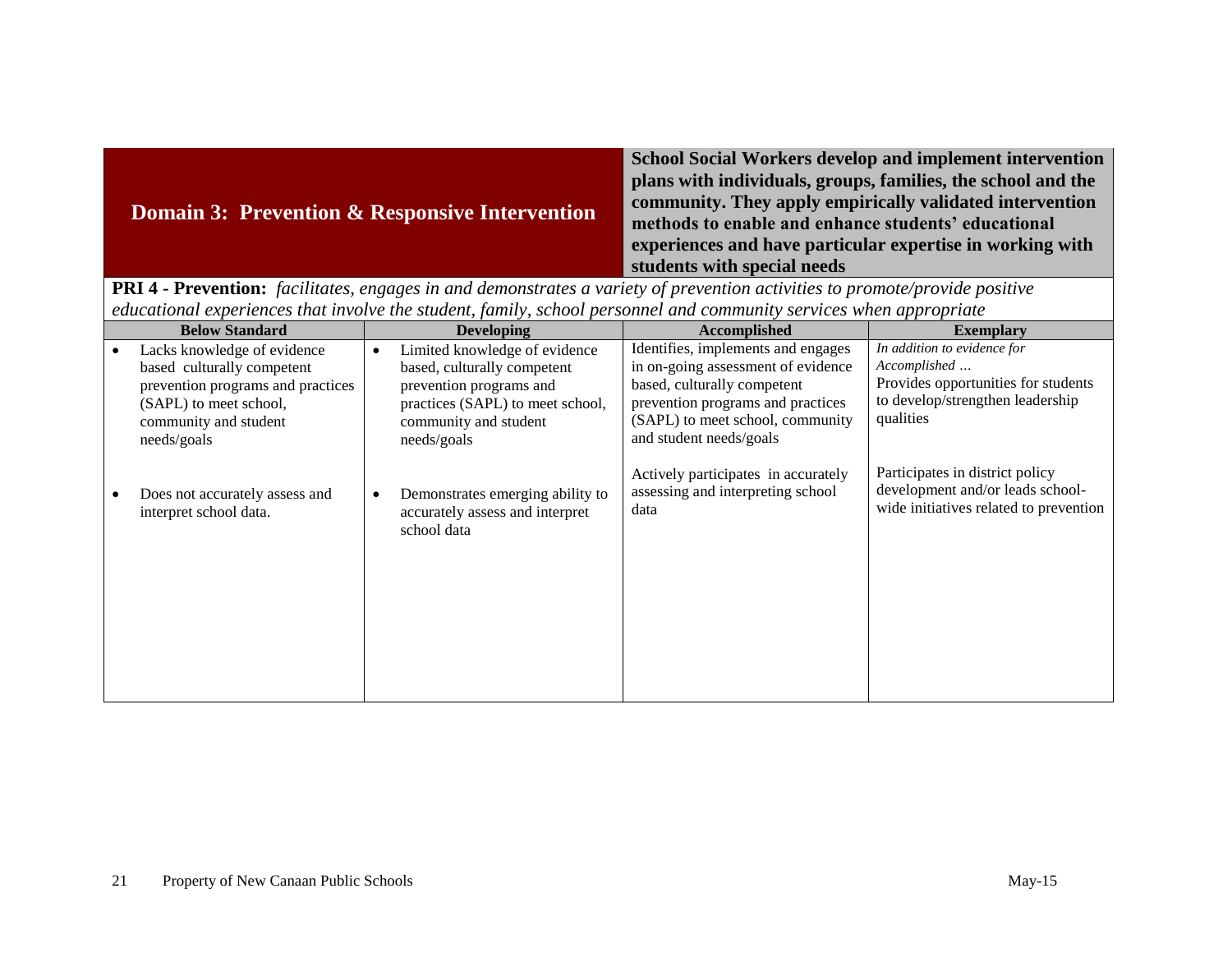|                                          | <b>School Social Workers develop and implement intervention</b> |
|------------------------------------------|-----------------------------------------------------------------|
|                                          | plans with individuals, groups, families, the school and the    |
|                                          | community. They apply empirically validated intervention        |
| <b>Domain 3: Responsive Intervention</b> | methods to enable and enhance students' educational             |
|                                          | experiences and have particular expertise in working with       |
|                                          | students with special needs.                                    |

|                 | <b>PRI 5 – Clinical Skills</b> : Recognizes and intervenes with student's social, emotional and behavioral barriers to healthy development |
|-----------------|--------------------------------------------------------------------------------------------------------------------------------------------|
| and/or learning |                                                                                                                                            |

| <b>Below Standard</b>                                                                                                                                    | Developing                                                                                                                                                         | Accomplished                                                                                                                                                     | Exemplary                                                                                                                           |
|----------------------------------------------------------------------------------------------------------------------------------------------------------|--------------------------------------------------------------------------------------------------------------------------------------------------------------------|------------------------------------------------------------------------------------------------------------------------------------------------------------------|-------------------------------------------------------------------------------------------------------------------------------------|
| Does not demonstrate knowledge and                                                                                                                       | Demonstrates limited knowledge and                                                                                                                                 | Demonstrates knowledge and skills                                                                                                                                | In addition to evidence for                                                                                                         |
| skills related to identification of social,                                                                                                              | skills related to identification of                                                                                                                                | related to identification of social,                                                                                                                             | Accomplished                                                                                                                        |
| emotional, behavioral, and/or mental<br>health barriers to healthy development<br>and /or learning                                                       | social, emotional, behavioral and/or<br>mental health barriers to healthy<br>development and /or learning                                                          | emotional, behavioral and/or mental<br>health barriers to healthy<br>development and /or learning                                                                | Participates in district policy<br>development and/or leads<br>school-wide initiatives related to<br>identifying social, emotional, |
| Does not use intervention approaches<br>based on current research findings and<br>data to meet the needs of all students,<br>and families                | Inconsistently assesses and adapts<br>intervention approaches based on<br>current research findings and data to<br>meet the needs of all students, and<br>families | Consistently assesses and adapts<br>intervention approaches based on<br>current research findings and data to<br>meet the needs of all students, and<br>families | behavioral, and/or mental health<br>barriers to healthy development<br>and /or learning<br>Demonstrates leadership or is            |
| Does not use progress monitoring<br>techniques to continually assess the<br>response to the school social work<br>intervention                           | Limited use of progress monitoring<br>techniques to continually assess the<br>response to the school social work<br>intervention                                   | Uses progress monitoring<br>techniques to continually assess the<br>response to the school social work<br>intervention                                           | viewed as an expert by peers in an<br>area of clinical practice                                                                     |
| Does not collaborate in ethical<br>problem solving with administrators,<br>teachers and a range of specialists to<br>help meet the needs of all students | Limited collaboration in ethical<br>problem solving with administrators,<br>teachers and a range of specialists to<br>help meet the needs of all students          | Collaborates in ethical problem<br>solving with administrators,<br>teachers and a range of specialists to<br>help meet the needs of all students                 |                                                                                                                                     |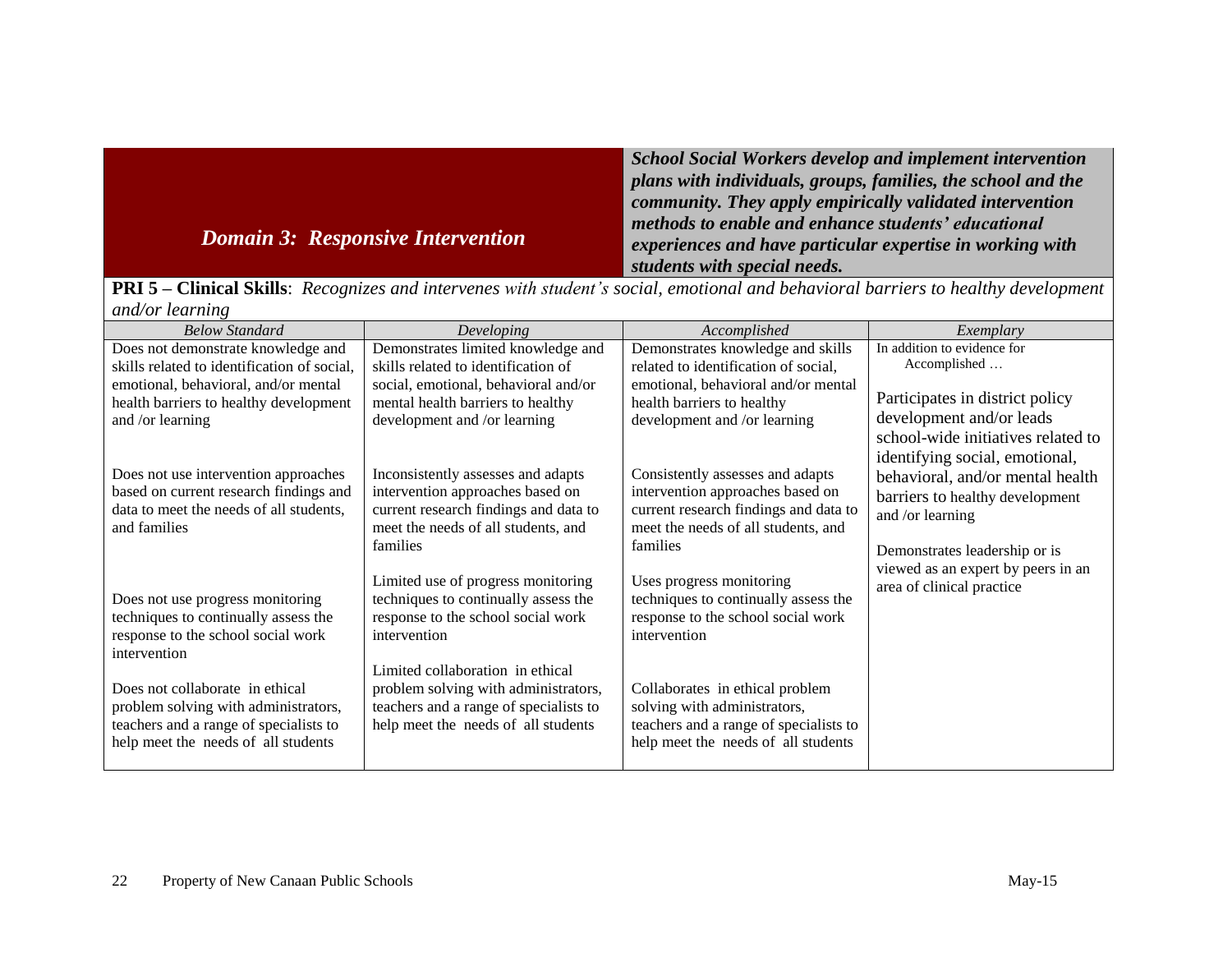| <b>Domain 3: Prevention &amp; Responsive Intervention</b> | <b>School Social Workers develop and implement intervention</b><br>plans with individuals, groups, families, the school and the<br>community. They apply empirically validated intervention<br>methods to enable and enhance students' educational<br>experiences and have particular expertise in working with<br>students with special needs |
|-----------------------------------------------------------|------------------------------------------------------------------------------------------------------------------------------------------------------------------------------------------------------------------------------------------------------------------------------------------------------------------------------------------------|
|-----------------------------------------------------------|------------------------------------------------------------------------------------------------------------------------------------------------------------------------------------------------------------------------------------------------------------------------------------------------------------------------------------------------|

**PRI 6 – Group & Individual Counseling:** *Provides supportive counseling to individual or groups of students based on identified needs.*

| <b>Below Standard</b>                  | <b>Developing</b>                        | <b>Accomplished</b>                   | <b>Exemplary</b>                       |
|----------------------------------------|------------------------------------------|---------------------------------------|----------------------------------------|
| Does not use a referral process for    | Utilizes a referral process for group    | Assists staff, students and families  | In addition to evidence for            |
| group and/or individual counseling     | and individual counseling                | in understanding the referral process | Accomplished                           |
|                                        |                                          | for group and individual counseling   | Provides opportunities for students    |
| Does not use a variety of counseling   | Uses limited counseling                  |                                       | to develop/strengthen leadership       |
| methodologies or groupings to serve    | methodologies or groupings to serve      | In the context of individual and      | qualities                              |
| students                               | students                                 | group counseling employs an array     |                                        |
|                                        |                                          | of clinical strategies/interventions  |                                        |
|                                        | Inconsistently assists students in       | such as: social skills instruction,   | Participates in district policy        |
| Does not assist students in applying   | applying critical thinking and problem   | solution focused counseling,          | development and/or leads school-       |
| critical thinking and problem solving  | solving skills to organize, plan and set | principles of cognitive behavioral    | wide initiatives related to prevention |
| skills to organize, plan and set goals | goals                                    | therapy, supportive counseling,       |                                        |
|                                        |                                          | check in & check out, principles of   |                                        |
|                                        |                                          | relationship development              |                                        |
|                                        |                                          | intervention, positive behavior       |                                        |
|                                        |                                          | intervention, family system,          |                                        |
|                                        |                                          | ecological approach                   |                                        |
|                                        |                                          |                                       |                                        |
|                                        |                                          | Instructs students on skills such as  |                                        |
|                                        |                                          | social behavior, coping and problem   |                                        |
|                                        |                                          | solving skills, goal attainment       |                                        |
|                                        |                                          | within the school environment         |                                        |
|                                        |                                          |                                       |                                        |
|                                        |                                          | Establish and maintains appropriate   |                                        |
|                                        |                                          | norms and expectations for            |                                        |
|                                        |                                          | interpersonal interactions in the     |                                        |
|                                        |                                          | counseling environment                |                                        |
|                                        |                                          |                                       |                                        |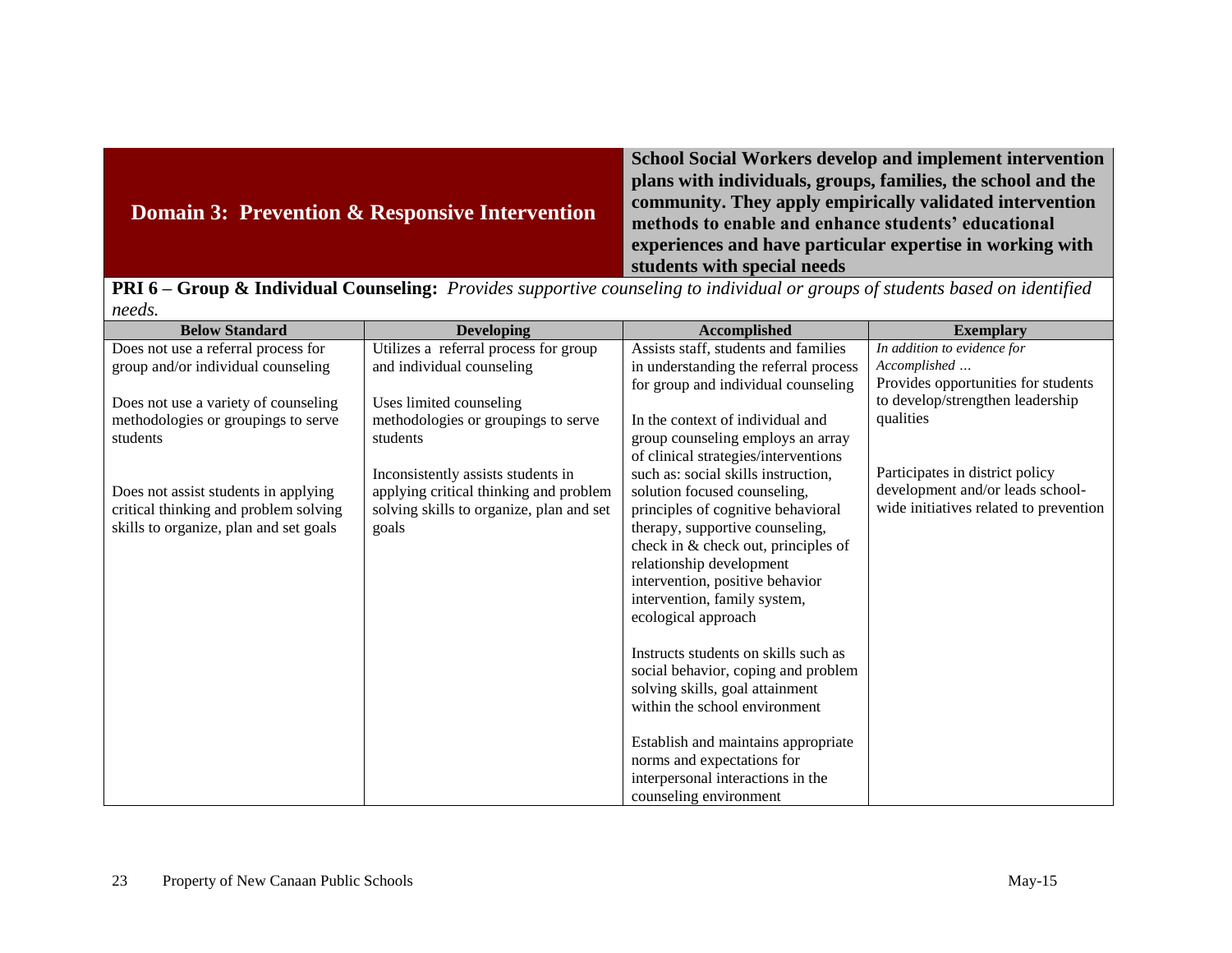| <b>Domain 3: Prevention &amp; Responsive Intervention</b>                                                                                               | <b>School Social Workers develop and implement intervention</b><br>plans with individuals, groups, families, the school and the<br>community. They apply empirically validated intervention<br>methods to enable and enhance students' educational<br>experiences and have particular expertise in working with<br>students with special needs |  |
|---------------------------------------------------------------------------------------------------------------------------------------------------------|------------------------------------------------------------------------------------------------------------------------------------------------------------------------------------------------------------------------------------------------------------------------------------------------------------------------------------------------|--|
| PRI 7 - Crisis Response: intervene in crisis and offer appropriate counseling services or community referrals for the effected as well as recognize and |                                                                                                                                                                                                                                                                                                                                                |  |
| intervene appropriately with traumatized children, their families and school staff                                                                      |                                                                                                                                                                                                                                                                                                                                                |  |

| ниет сене арргоргиисту тип пишниндей спиштен, тесп јишниез ини зеноот зипј<br><b>Below Standard</b> |           | <b>Developing</b>                    | <b>Accomplished</b>                   | <b>Exemplary</b>                             |
|-----------------------------------------------------------------------------------------------------|-----------|--------------------------------------|---------------------------------------|----------------------------------------------|
|                                                                                                     |           |                                      |                                       |                                              |
| Does not work as part of a                                                                          |           | Inconsistently works as part of a    | Works as part of a multi-             | In addition to evidence for                  |
| multi-disciplinary crisis team                                                                      |           | multi-disciplinary crisis team in    | disciplinary crisis team in           | Accomplished                                 |
| in responding to crises using                                                                       |           | responding to crises using district  | responding to crises using district   |                                              |
| district crisis plans                                                                               |           | crisis plans                         | crisis plans                          | Participates in district policy<br>$\bullet$ |
|                                                                                                     |           |                                      |                                       | development and/or leads                     |
| Does not conduct initial                                                                            |           | Initial assessment of crisis lacks a | Responds professionally to crisis by  |                                              |
|                                                                                                     |           |                                      | providing initial assessment of       | school-wide initiatives                      |
| assessment before responding to                                                                     |           | comprehensive approach               | suspected child abuse, suicidal       | related to crisis response and               |
| crisis.                                                                                             |           |                                      |                                       | intervention                                 |
|                                                                                                     |           |                                      | ideation, mental illness, self-       |                                              |
|                                                                                                     |           |                                      | injurious behavior, victimization     |                                              |
|                                                                                                     |           | Has limited knowledge of referral    |                                       |                                              |
| Is unaware of referral resources                                                                    |           | resources, demonstrates              | When appropriate, identifies referral |                                              |
|                                                                                                     |           | inconsistency facilitating the       | resources, facilitates the process of |                                              |
|                                                                                                     |           | referral process and/or follow up    | referral and follows up on student    |                                              |
|                                                                                                     |           |                                      | and family referrals                  |                                              |
|                                                                                                     |           |                                      |                                       |                                              |
|                                                                                                     |           |                                      | When appropriate, develops and        |                                              |
| Does not develop and implement                                                                      | $\bullet$ | Inconsistently develops and          | implements services outlined in       |                                              |
| services in response to a crisis.                                                                   |           | implements crisis intervention       |                                       |                                              |
|                                                                                                     |           | plans                                | crisis intervention plans             |                                              |
|                                                                                                     |           |                                      |                                       |                                              |
|                                                                                                     |           |                                      |                                       |                                              |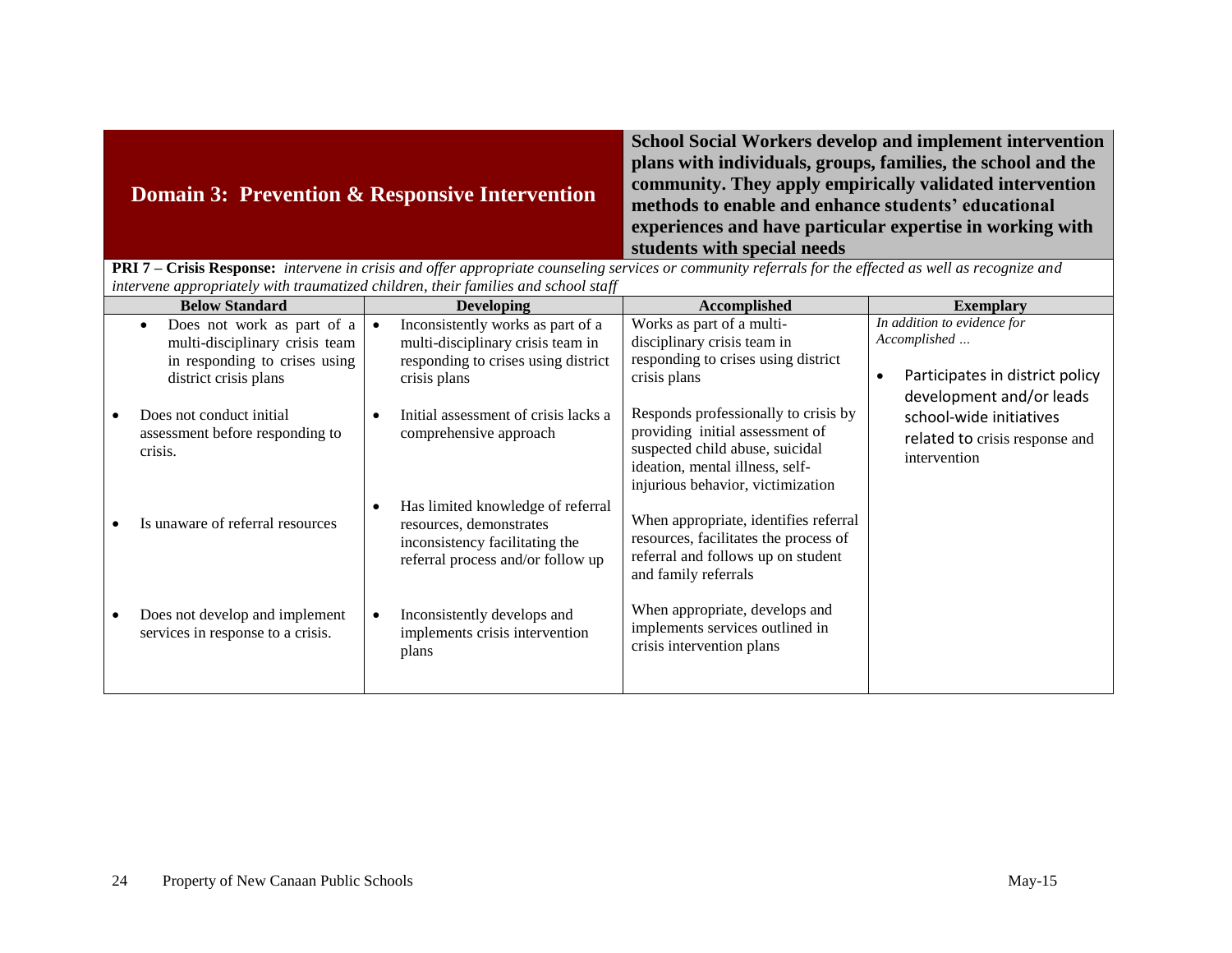### **Domain 4: Assessment**

**The School Social Worker uses multiple types of purposeful assessments to evaluate student performance, monitor progress and inform reporting and decision making.**

**AS 1 – Social Work Assessment:** *Collects and synthesizes information to create a comprehensive assessment based on multiple informants, classroom observations, and record review that enables the understanding of the various influences that affect a child's learning and needs.* 

| <b>Below Standard</b>                                                                                                                                                                                                | <b>Developing</b>                                                                                                                                                                                                                                                                                                                                                                   | Accomplished                                                                                                                                                                                                                                                                                                                                                                                                                                                                                                                                                                                                                  | <b>Exemplary</b>                                                                                                                                |
|----------------------------------------------------------------------------------------------------------------------------------------------------------------------------------------------------------------------|-------------------------------------------------------------------------------------------------------------------------------------------------------------------------------------------------------------------------------------------------------------------------------------------------------------------------------------------------------------------------------------|-------------------------------------------------------------------------------------------------------------------------------------------------------------------------------------------------------------------------------------------------------------------------------------------------------------------------------------------------------------------------------------------------------------------------------------------------------------------------------------------------------------------------------------------------------------------------------------------------------------------------------|-------------------------------------------------------------------------------------------------------------------------------------------------|
| Use of generic format for<br>$\bullet$<br>assessment not based on specific,<br>identified needs<br>Does not collect and analyze data.<br>$\bullet$<br>Written assessments are cursory or<br>$\bullet$<br>inaccurate. | Use of generic format for<br>$\bullet$<br>assessment minimally based on<br>specific, identified needs<br>Collects and analyzes a limited<br>$\bullet$<br>amount of data<br>Develops a written assessment to<br>$\bullet$<br>assist with planning for<br>educational, social and emotional<br>needs<br>Reports are poorly written, and/or<br>disorganized, lack<br>individualization | Develops an individualized<br>٠<br>assessment based on information<br>gathered through team<br>meeting/PPT process<br>collects and analyzes data<br>systematically through<br>standardized instruments,<br>records review, interviews and<br>observations<br>Develops a comprehensive<br>written assessment that enables<br>an understanding of the various<br>social influences that affect a<br>child's learning and particular<br>learning styles and needs<br>Writes reports that are clear,<br>$\bullet$<br>organized, accurate,<br>individualized and include<br>educationally relevant<br>recommendations with outcome | In addition to evidence for Accomplished<br>Assists other social workers to<br>$\bullet$<br>write clear, accurate and<br>individualized reports |
|                                                                                                                                                                                                                      |                                                                                                                                                                                                                                                                                                                                                                                     | measures                                                                                                                                                                                                                                                                                                                                                                                                                                                                                                                                                                                                                      |                                                                                                                                                 |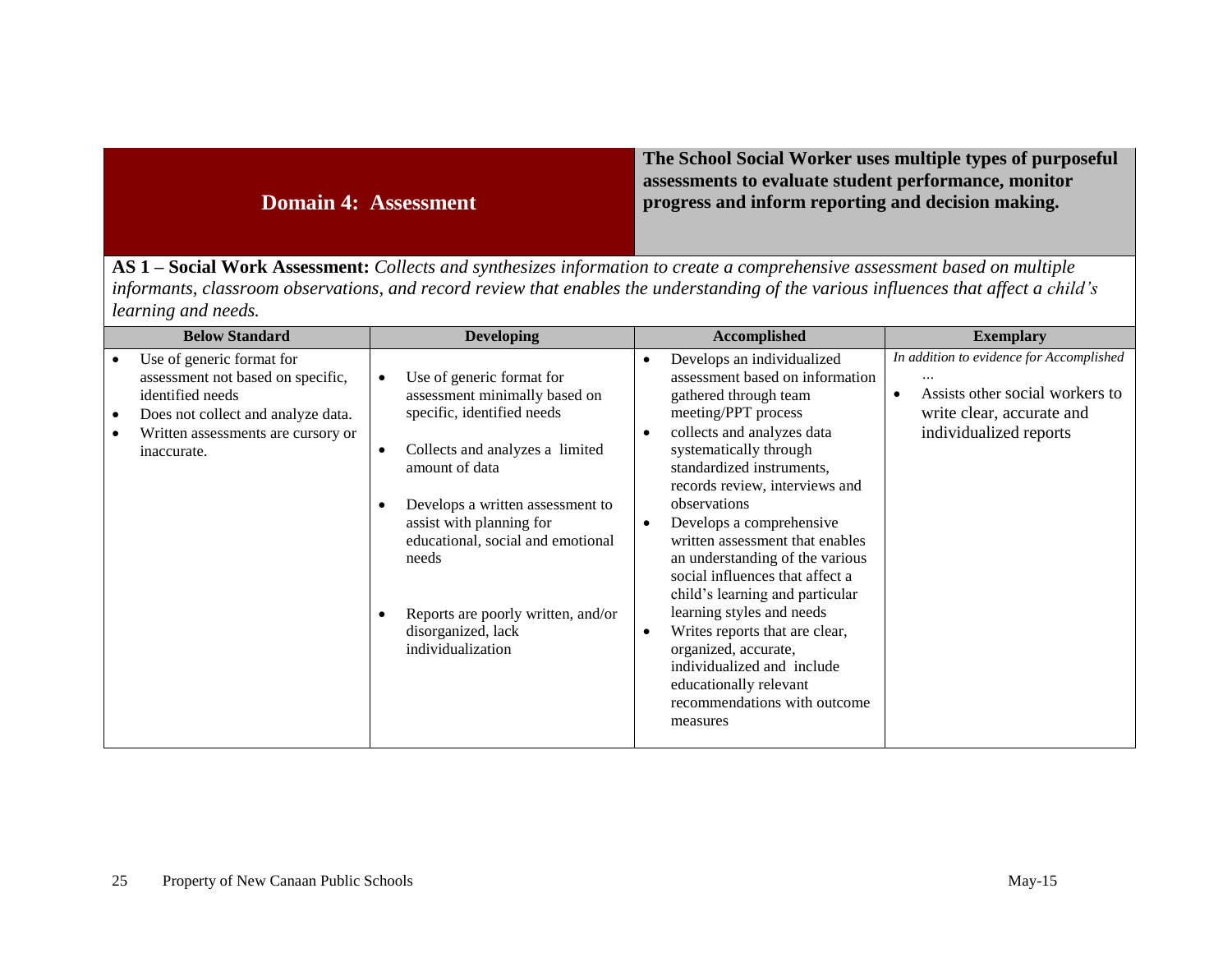## **Domain 4: Assessment**

#### **The School Social Worker uses multiple types of purposeful assessments to evaluate student performance, monitor progress and inform reporting and decision making.**

**AS 2 – Opportunities for Students to Self-Assess:** *Includes student self-assessment and goal setting as part of the intervention/instructional process.*

| <b>Below Standard</b>                                                                                                                                                                                                                                     |  | <b>Developing</b>                                                                                                                                                                                                                                                       |  | <b>Accomplished</b>                                                                                                                                                                                                                                                                  | <b>Exemplary</b>                                                                                                                                                                                                                    |
|-----------------------------------------------------------------------------------------------------------------------------------------------------------------------------------------------------------------------------------------------------------|--|-------------------------------------------------------------------------------------------------------------------------------------------------------------------------------------------------------------------------------------------------------------------------|--|--------------------------------------------------------------------------------------------------------------------------------------------------------------------------------------------------------------------------------------------------------------------------------------|-------------------------------------------------------------------------------------------------------------------------------------------------------------------------------------------------------------------------------------|
| Opportunities for students to self-<br>assess and set goals are not<br>provided.<br>Students are using comments only<br>provided by social worker to<br>assess their performance.<br>Criteria for student performance is<br>not communicated to students. |  | Opportunities for students to self-<br>assess are provided. However,<br>specific criteria to guide their<br>self-assessment are not clear to<br>students.<br>Opportunities are provided for<br>students to set goals but are not<br>explicitly tied to self-assessment. |  | Opportunities are consistently<br>provided for students to self-<br>assess their performance based<br>on specific criteria that is clear<br>to students.<br>Students are explicitly provided<br>with opportunities to set goals<br>using information from their<br>self-assessments. | In addition to evidence for<br>Accomplished<br>Students have a system for<br>tracking progress toward their<br>goals.<br>Students identify their next<br>steps based on the progress they<br>are making in reaching their<br>goals. |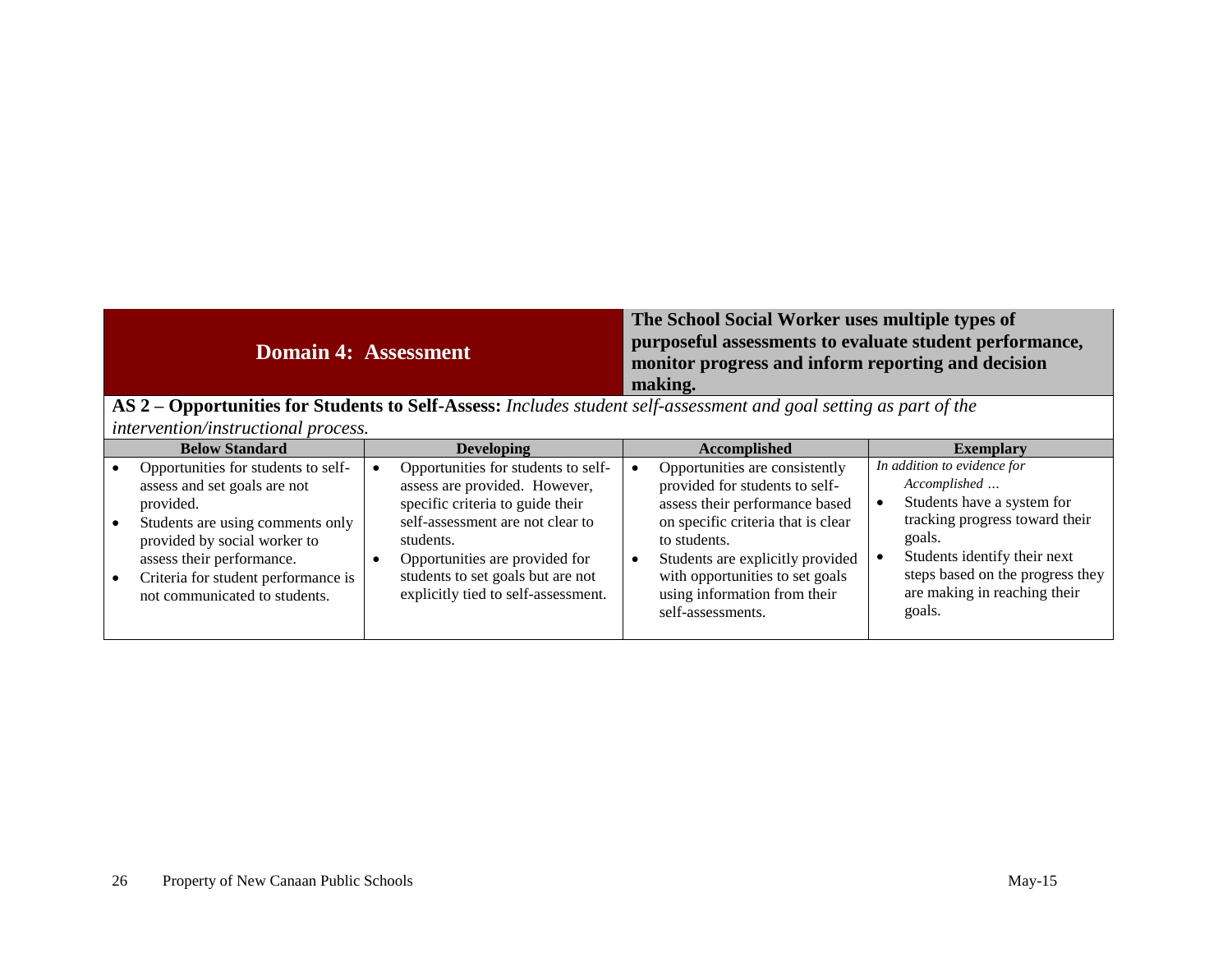| <b>Domain 4: Assessment</b>      | The School Social Worker uses multiple types of<br>purposeful assessments to evaluate student performance,<br>monitor progress and inform reporting and decision<br>making. |
|----------------------------------|-----------------------------------------------------------------------------------------------------------------------------------------------------------------------------|
| $-11$<br>$\sim$<br>$\sim$ $\sim$ |                                                                                                                                                                             |

**AS 3 – Data Teams***: Collaborates with colleagues to review and interpret assessment data to monitor and adjust intervention/instruction to ensure students' progress; contributes to and uses results of data team meetings (ex. USTs, SSTs, 504s, PPTs) to plan, implement and assess the impact of interventions/instruction.*

| <b>Below Standard</b>                                                                              | <b>Developing</b>                                                                         | Accomplished<br><b>Exemplary</b>                                                                                                                                                                                                                                                                                                                                                                    |  |
|----------------------------------------------------------------------------------------------------|-------------------------------------------------------------------------------------------|-----------------------------------------------------------------------------------------------------------------------------------------------------------------------------------------------------------------------------------------------------------------------------------------------------------------------------------------------------------------------------------------------------|--|
| Meets with colleagues to analyze<br>data but does not use it to inform<br>instructional decisions. | Meets with colleagues to analyze<br>data and utilizes data to inform<br>his/her planning. | In addition to evidence for<br>Collaborates with colleagues in<br>Accomplished<br>planning of future<br>Is a contributing member of a<br>interventions/instruction based<br>team that continuously progress<br>on analysis of data.<br>monitors and revisits<br>Analyzes data to measure<br>instruction using district<br>student growth towards goals.<br>protocols and addressing<br>SMART goals. |  |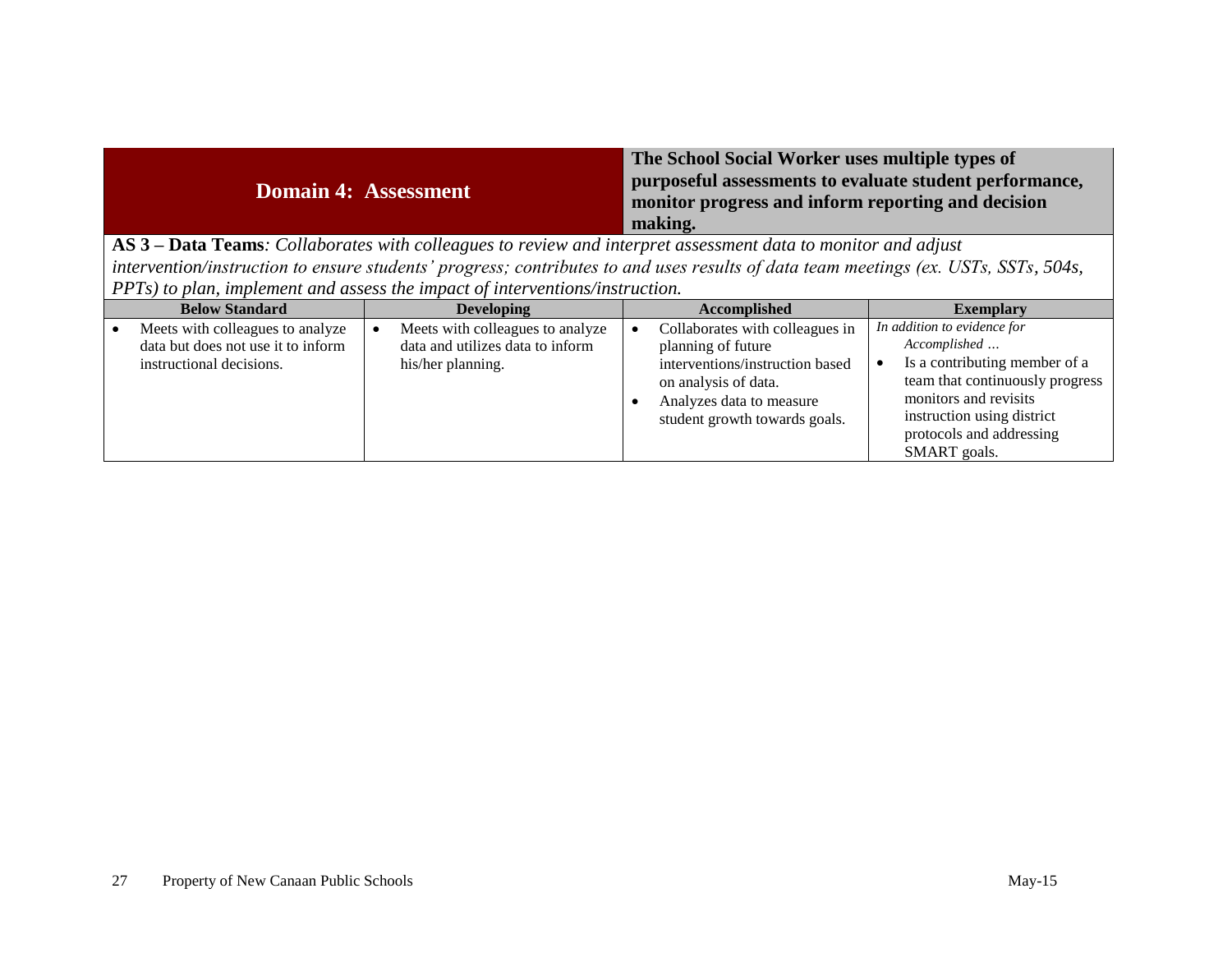| <b>Domain 4: Assessment Literacy</b>                                                                                 | The School Social Worker uses multiple types of<br>purposeful assessments to evaluate student performance,<br>monitor progress and inform reporting and decision<br>making. |  |
|----------------------------------------------------------------------------------------------------------------------|-----------------------------------------------------------------------------------------------------------------------------------------------------------------------------|--|
| ASA Dote-Informed Decision Moking: Maintains and uses a comprehensive set of data that provides depth and breadth of |                                                                                                                                                                             |  |

**AS 4 – Data-Informed Decision Making:** *Maintains and uses a comprehensive set of data that provides depth and breadth of understanding of student growth at a particular point and over time.*

| <b>Below Standard</b>                                                                                                                                                                                                                                                                                                                           | <b>Developing</b>                                                                                                                                                                                                                                                                                                                                                                                                                         | Accomplished                                                                                                                                                                                                                                                                                                                                                                                                                                      | <b>Exemplary</b>                                                                                                               |
|-------------------------------------------------------------------------------------------------------------------------------------------------------------------------------------------------------------------------------------------------------------------------------------------------------------------------------------------------|-------------------------------------------------------------------------------------------------------------------------------------------------------------------------------------------------------------------------------------------------------------------------------------------------------------------------------------------------------------------------------------------------------------------------------------------|---------------------------------------------------------------------------------------------------------------------------------------------------------------------------------------------------------------------------------------------------------------------------------------------------------------------------------------------------------------------------------------------------------------------------------------------------|--------------------------------------------------------------------------------------------------------------------------------|
| Student growth is not tracked.<br>$\bullet$<br>Assessments are not aligned<br>$\bullet$<br>with district frameworks and<br>are not responsive to<br>students' needs (ex. culturally<br>non biased, language<br>controlled.)<br>Plans only include a single<br>$\bullet$<br>assessment tool for<br>monitoring student progress<br>towards goals. | Assessment data is used to<br>identify trends but there is<br>limited use of data to<br>differentiate and<br>individualize instruction or<br>support.<br>Sometimes assessments are.<br>aligned with district<br>frameworks and are<br>responsive to students' needs<br>(ex. culturally non biased,<br>language controlled.)<br>Plans include a limited<br>number of assessment tools<br>for monitoring student<br>progress towards goals. | Assessment data is used to<br>identify trends for groups and<br>for individual students.<br>Assessment data is monitored<br>for the purpose of measuring<br>student growth over time.<br>Assessments are aligned with<br>district frameworks and are<br>responsive to students' needs<br>(ex. culturally non biased,<br>language controlled.)<br>Plans include a variety of<br>assessment tools for monitoring<br>student progress towards goals. | In addition to evidence for<br>Accomplished<br>Students use a system for<br>٠<br>monitoring their progress<br>toward learning. |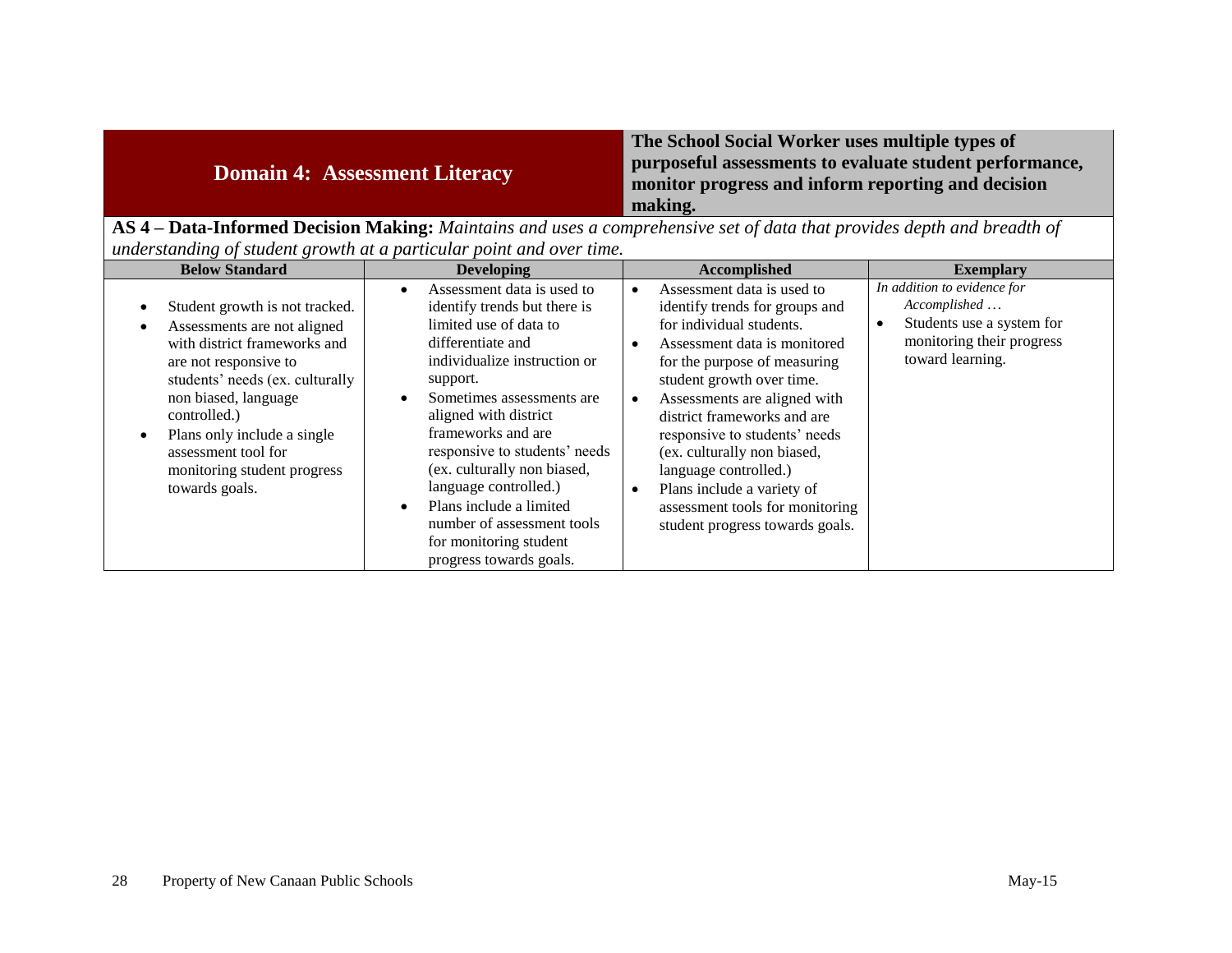| <b>Domain 4: Assessment</b>                                                                                           | The School Social Worker uses multiple types of<br>purposeful assessments to evaluate student performance,<br>monitor progress and inform reporting and decision<br>making. |
|-----------------------------------------------------------------------------------------------------------------------|-----------------------------------------------------------------------------------------------------------------------------------------------------------------------------|
| $\Lambda$ C.E. Development of Interventional Uses and with holowing with added to a last on $J/\sim J$ is a non-order |                                                                                                                                                                             |

| AS 5 - Development of Interventions: Uses academic, behavioral, and health data to select and/or design a range of |  |  |
|--------------------------------------------------------------------------------------------------------------------|--|--|
| <i>interventions.</i>                                                                                              |  |  |

| <b>Below Standard</b>                                                                                                                                                                                                                                                                                                                               | <b>Developing</b>                                                                                                                                                                                                                                                                                                                                                                                                                                                                          | <b>Accomplished</b>                                                                                                                                                                                                                                                                                                                                                                                                                                                                                                                                                                                                                 | <b>Exemplary</b>                                                                                                                                                                                                                                   |
|-----------------------------------------------------------------------------------------------------------------------------------------------------------------------------------------------------------------------------------------------------------------------------------------------------------------------------------------------------|--------------------------------------------------------------------------------------------------------------------------------------------------------------------------------------------------------------------------------------------------------------------------------------------------------------------------------------------------------------------------------------------------------------------------------------------------------------------------------------------|-------------------------------------------------------------------------------------------------------------------------------------------------------------------------------------------------------------------------------------------------------------------------------------------------------------------------------------------------------------------------------------------------------------------------------------------------------------------------------------------------------------------------------------------------------------------------------------------------------------------------------------|----------------------------------------------------------------------------------------------------------------------------------------------------------------------------------------------------------------------------------------------------|
| Academic, behavioral, or<br>٠<br>health data is rarely used to<br>develop interventions for<br>students.<br>Participation/input is minimal<br>in collaborating with school<br>personnel on students'<br>progress towards their RTI<br>plans, 504 plans or IEP goals.<br>Plans do not include the<br>assessment of students'<br>strengths and needs. | Academic, behavioral, and/or<br>health data is sometimes used<br>to develop targeted<br>interventions for students.<br>However, the social worker<br>does not utilize all data<br>available.<br>Collaborates with school<br>personnel on students'<br>progress towards their RTI<br>plans, 504 plans or IEP goals.<br>Plans do not always include<br>the assessment of students'<br>strengths and needs in order<br>to inform development of<br>effective interventions and<br>strategies. | Academic, behavioral, and<br>$\bullet$<br>health data is regularly used to<br>develop interventions for<br>students (including but not<br>limited to RTI, 504 plans, and<br>$IEPs$ ).<br>Multiple types of assessment<br>data are used to collaborate<br>with school personnel in the<br>development of targeted<br>interventions.<br>Is proactive in collaborating<br>with school personnel on<br>students' progress towards their<br>RTI plans, 504 plans or IEP<br>goals.<br>Plans include the assessment of<br>students' strengths and needs in<br>order to inform development of<br>effective interventions and<br>strategies. | In addition to evidence for<br>Accomplished<br>Students are included in<br>$\bullet$<br>decision-making regarding<br>targeted interventions in<br>developmentally appropriate<br>ways (including but not limited<br>to RTI, 504 and IEP planning). |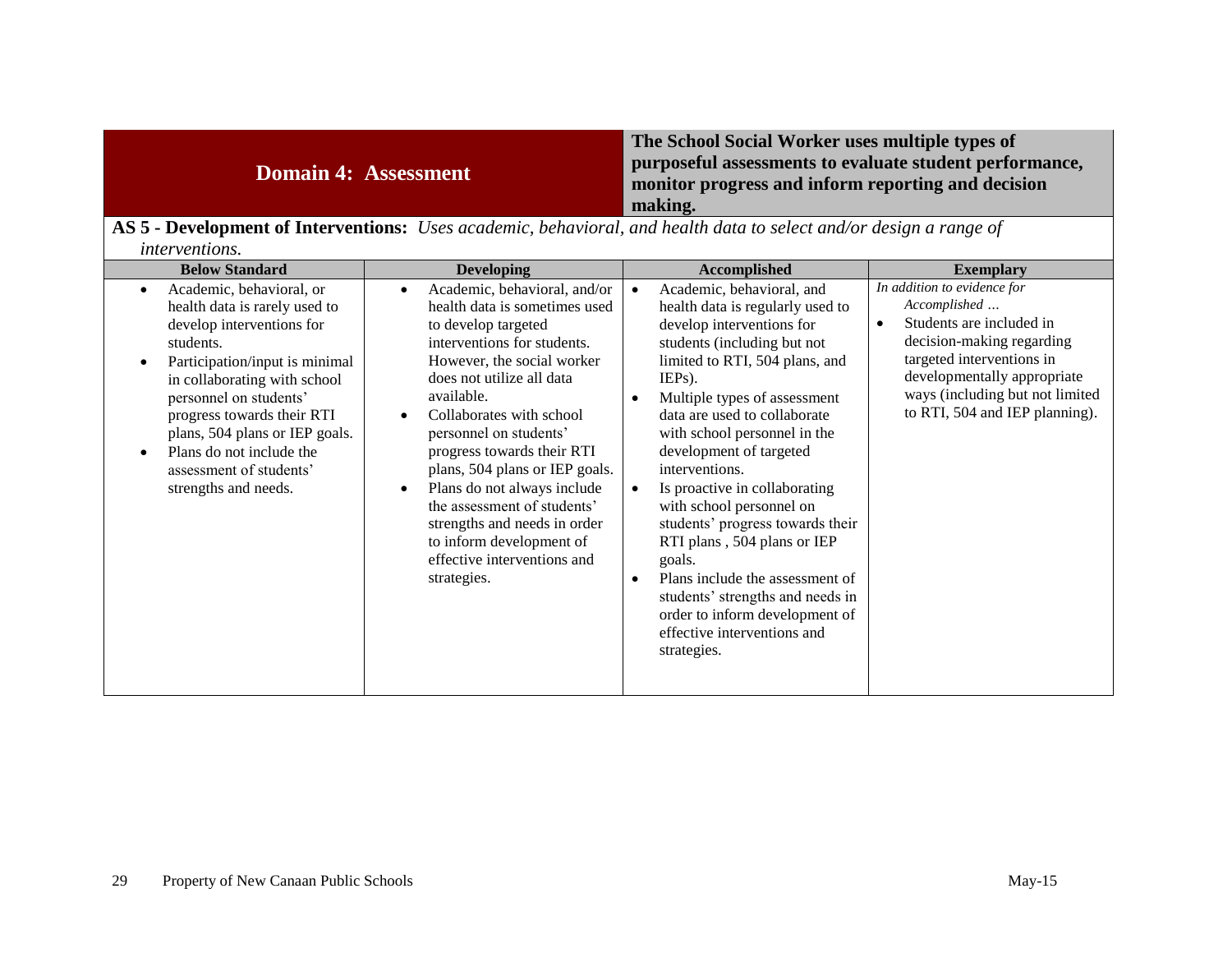| <b>Domain 4: Assessment</b>                                                                                                      | The School Social Worker uses multiple types of<br>purposeful assessments to evaluate student performance,<br>monitor progress and inform reporting and decision<br>making. |  |
|----------------------------------------------------------------------------------------------------------------------------------|-----------------------------------------------------------------------------------------------------------------------------------------------------------------------------|--|
| $\overline{ABC}$ Communication of Expectations and Dreamese Sympatic student presence by communicating assidents and leakenismal |                                                                                                                                                                             |  |

#### **AS 6 – Communication of Expectations and Progress:** S*upports student progress by communicating academic and behavioral performance expectations and results with students, their families and other educators.*

| <b>Below Standard</b>                                                                                                                                                                                                                                                                                                                            | <b>Developing</b>                                                                                                                                                                                                                                                                                                                                                                  | <b>Accomplished</b>                                                                                                                                                                                                                                                                                                                                                                                                                                                                                                                                                | <b>Exemplary</b>                                                                                              |
|--------------------------------------------------------------------------------------------------------------------------------------------------------------------------------------------------------------------------------------------------------------------------------------------------------------------------------------------------|------------------------------------------------------------------------------------------------------------------------------------------------------------------------------------------------------------------------------------------------------------------------------------------------------------------------------------------------------------------------------------|--------------------------------------------------------------------------------------------------------------------------------------------------------------------------------------------------------------------------------------------------------------------------------------------------------------------------------------------------------------------------------------------------------------------------------------------------------------------------------------------------------------------------------------------------------------------|---------------------------------------------------------------------------------------------------------------|
| Criteria for assessments is not<br>communicated to students.                                                                                                                                                                                                                                                                                     | Criteria for assessments is not<br>clearly communicated to students.                                                                                                                                                                                                                                                                                                               | Criteriafor assessments is<br>$\bullet$<br>clearly communicated to                                                                                                                                                                                                                                                                                                                                                                                                                                                                                                 | In addition to evidence for<br>Accomplished                                                                   |
| Communicates student academic<br>progress to parents only at<br>designated times (i.e. report cards,<br>parent-teacher conferences).<br>Does not communicate with<br>students about behavioral or<br>academic performance<br>Does not respond in timely way to<br>student, parent and/or support<br>professional inquiries about<br>performance. | Communicates student academic<br>$\bullet$<br>and behavioral progress with<br>parents only when student is<br>experiencing challenges.<br>Communicates with students on<br>academic and behavioral<br>performance only when areas of<br>concern exist.<br>Responds in timely way to<br>$\bullet$<br>student, parent and/or support<br>professional inquiries about<br>performance. | students.<br>Communicates student<br>$\bullet$<br>academic and behavioral areas<br>of strength and growth with<br>parents on an ongoing basis.<br>Communicates with students on<br>$\bullet$<br>academic and behavioral<br>performance in areas of<br>strength and areas of growth on<br>an ongoing basis.<br>Seeks the expertise of other<br>$\bullet$<br>school personnel in supporting<br>students based on assessment<br>data.<br>Initiates communication with<br>$\bullet$<br>students, parents and/or support<br>professionals about student<br>performance. | Provides parents with resources<br>and suggestions for supporting<br>their child based on assessment<br>data. |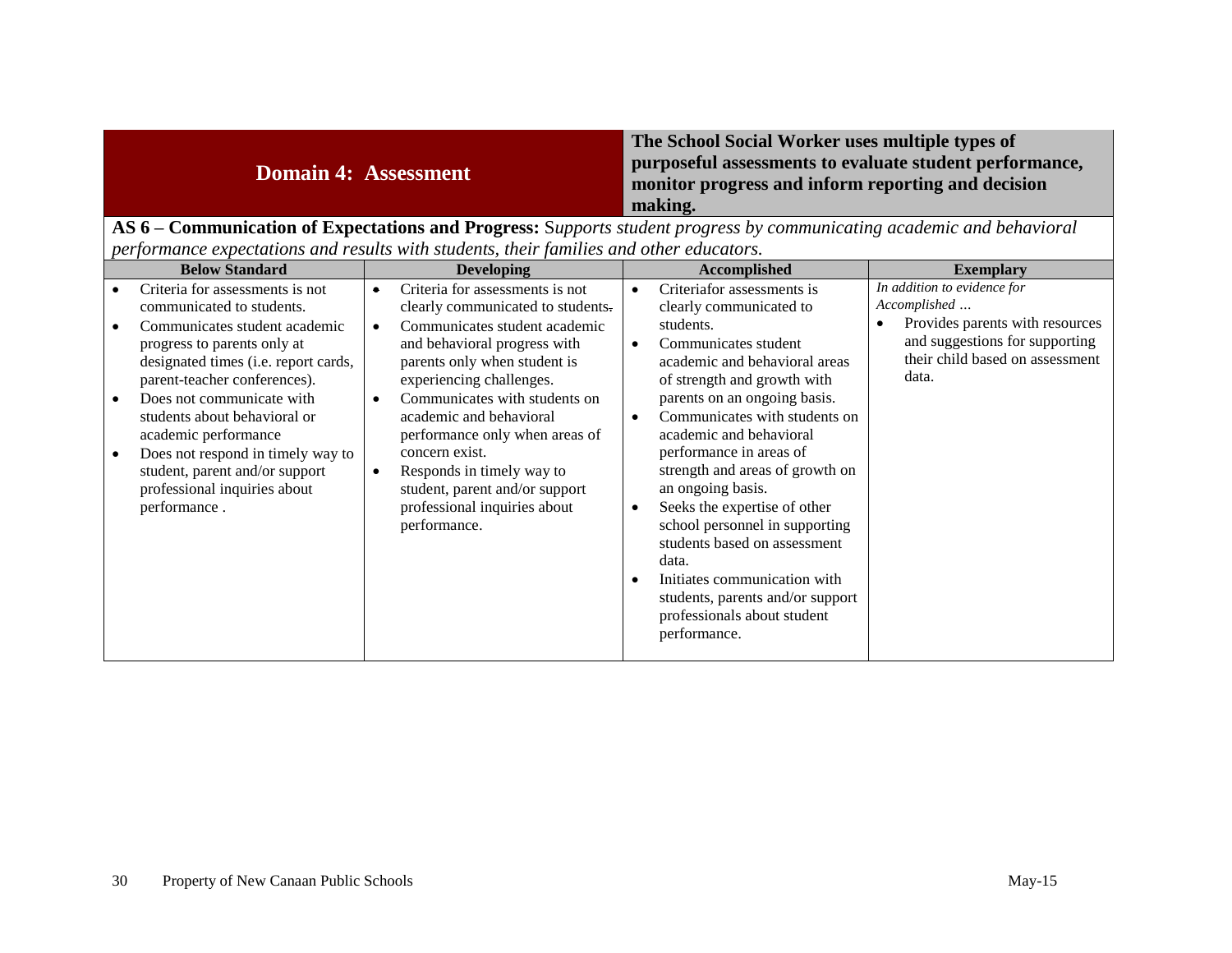| <b>Domain 5: Professional Learning and Collaboration</b>                                                               |  |
|------------------------------------------------------------------------------------------------------------------------|--|
| * All educators are members of professional learning communities (plc) which include, but are                          |  |
| not limited to, grade-level and department teams, UST, SST, and other data teams, and<br>professional learning groups. |  |

**As a member of a professional learning community, the Social Worker maximizes support for student learning by developing and demonstrating professionalism, collaboration with others, and leadership.**

**PLC 1 - Active Participation:** *Collaborates with colleagues in supporting student learning through participation in a variety of professional learning communities.*

| <b>Below Standard</b>                                                                                                                                                                                                                                                                                                                                                                                                                                                                              | <b>Developing</b>                                                                                                                                                                                                                                                                                                                                                                                                                                                                                              | Accomplished                                                                                                                                                                                                                                                                                                                                                                                                                                                                                                                                                                                        | <b>Exemplary</b>                                                                                                                                                                                                                                                      |  |
|----------------------------------------------------------------------------------------------------------------------------------------------------------------------------------------------------------------------------------------------------------------------------------------------------------------------------------------------------------------------------------------------------------------------------------------------------------------------------------------------------|----------------------------------------------------------------------------------------------------------------------------------------------------------------------------------------------------------------------------------------------------------------------------------------------------------------------------------------------------------------------------------------------------------------------------------------------------------------------------------------------------------------|-----------------------------------------------------------------------------------------------------------------------------------------------------------------------------------------------------------------------------------------------------------------------------------------------------------------------------------------------------------------------------------------------------------------------------------------------------------------------------------------------------------------------------------------------------------------------------------------------------|-----------------------------------------------------------------------------------------------------------------------------------------------------------------------------------------------------------------------------------------------------------------------|--|
| Attends professional<br>$\bullet$<br>meetings but is unprepared to<br>engage in the work.<br>Demonstrates little evidence<br>of engagement or reflection at<br>professional meetings.<br>Does not use technological<br>$\bullet$<br>and digital resources to<br>promote learning,<br>collaboration with colleagues,<br>or communication within a<br>learning community.<br>Does not communicate with<br>school personnel regarding<br>family and community<br>influences on student<br>performance | Occasionally collaborates<br>with colleagues in support of<br>student learning.<br>Occasionally collaborates<br>with colleagues about topics<br>related to student learning<br>and growth.<br>Demonstrates limited use of<br>technological and digital<br>resources to promote<br>learning, collaboration with<br>colleagues, and<br>communication within a<br>learning community.<br>Limited communication with<br>school personnel regarding<br>family and community<br>influences on student<br>performance | Collaborates with<br>$\bullet$<br>colleagues in analyzing<br>behavioral and academic<br>student data in order to<br>identify strategies that<br>support the learning of all<br>students.<br>Collaborates with<br>colleagues in examining<br>professional topics and<br>research and the<br>application to practice.<br>Uses technological and<br>digital resources to<br>promote learning,<br>collaboration with<br>colleagues and<br>communication within a<br>learning community.<br>Communicates with school<br>personnel regarding family<br>and community influences<br>on student performance | In addition to evidence for<br>Accomplished<br>Supports colleagues in<br>implementing strategies<br>that support student<br>learning.<br>Engages in reflective<br>conversation with<br>colleagues on the impact of<br>research and strategies<br>applied to practice. |  |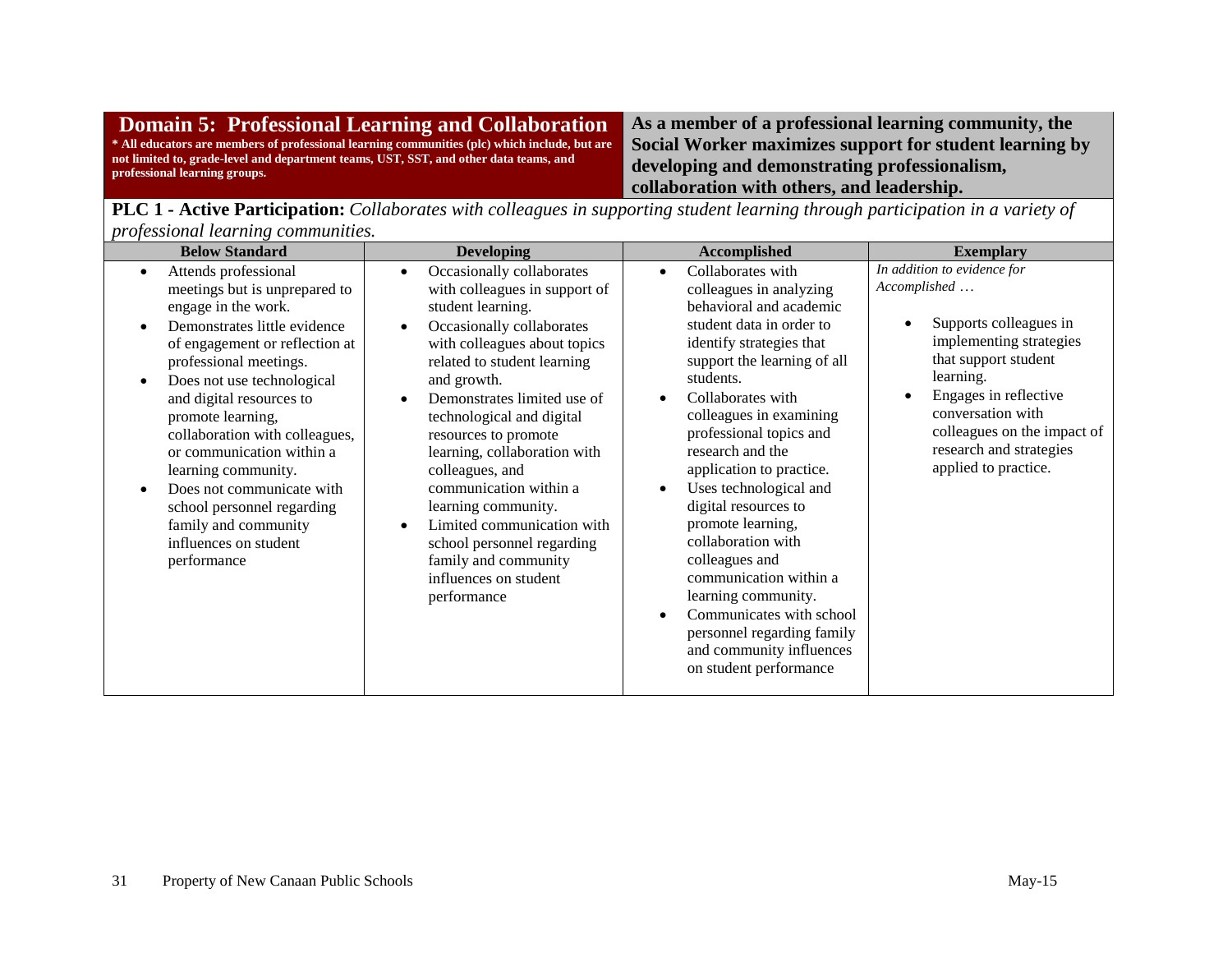| Domain 5: Professional Learning and Collaboration                                                                      | As a member of a professional learning community, the                                                    |  |
|------------------------------------------------------------------------------------------------------------------------|----------------------------------------------------------------------------------------------------------|--|
| * All educators are members of professional learning communities (plc) which include, but are                          | Social Worker maximizes support for student learning by<br>developing and demonstrating professionalism, |  |
| not limited to, grade-level and department teams, UST, SST, and other data teams, and<br>professional learning groups. |                                                                                                          |  |
|                                                                                                                        | collaboration with others, and leadership.                                                               |  |

**PLC 2– Role Based Leadership:** *Demonstrates role based leadership in developing and enhancing professional learning communities.*

| <b>Below Standard</b>                                                                                                                                                  | <b>Developing</b>                                                                                                                                                                                                                                                                                                      | <b>Accomplished</b>                                                                                                                                                                                                                                                                                                                               | <b>Exemplary</b>                                                                                                                                                                                                                                                                                                                                                                                                                                                            |  |
|------------------------------------------------------------------------------------------------------------------------------------------------------------------------|------------------------------------------------------------------------------------------------------------------------------------------------------------------------------------------------------------------------------------------------------------------------------------------------------------------------|---------------------------------------------------------------------------------------------------------------------------------------------------------------------------------------------------------------------------------------------------------------------------------------------------------------------------------------------------|-----------------------------------------------------------------------------------------------------------------------------------------------------------------------------------------------------------------------------------------------------------------------------------------------------------------------------------------------------------------------------------------------------------------------------------------------------------------------------|--|
| Attends professional<br>meetings but rarely<br>demonstrates initiative.<br>Does not engage colleagues<br>in professional conversations<br>about teaching and learning. | Occasionally demonstrates<br>initiative by offering<br>comments and probing<br>questions that enhance the<br>group's work and discussion.<br>Supports colleagues in<br>identifying strategies to<br>promote the learning of all<br>students.<br>Attempts to assume<br>leadership role, but<br>effectiveness is limited | Communication with<br>colleagues consists of<br>higher level questions that<br>promote social worker<br>engagement and analysis<br>of student needs<br>Facilitates and supports<br>colleagues' transference of<br>strategies to the classroom<br>Demonstrates effective<br>leadership by facilitating<br>communication and group<br>productivity. | In addition to evidence for<br>Accomplished<br>Provides differentiated<br>support for colleagues<br>based on student needs.<br>Supports colleagues in<br>developing differentiated<br>approaches in their<br>transference of strategies to<br>the classroom.<br>Supports colleagues in<br>reflecting on their practice<br>for continuous growth and<br>improvement.<br>Develops and fosters<br>$\bullet$<br>leadership of others to<br>extend the group's<br>effectiveness. |  |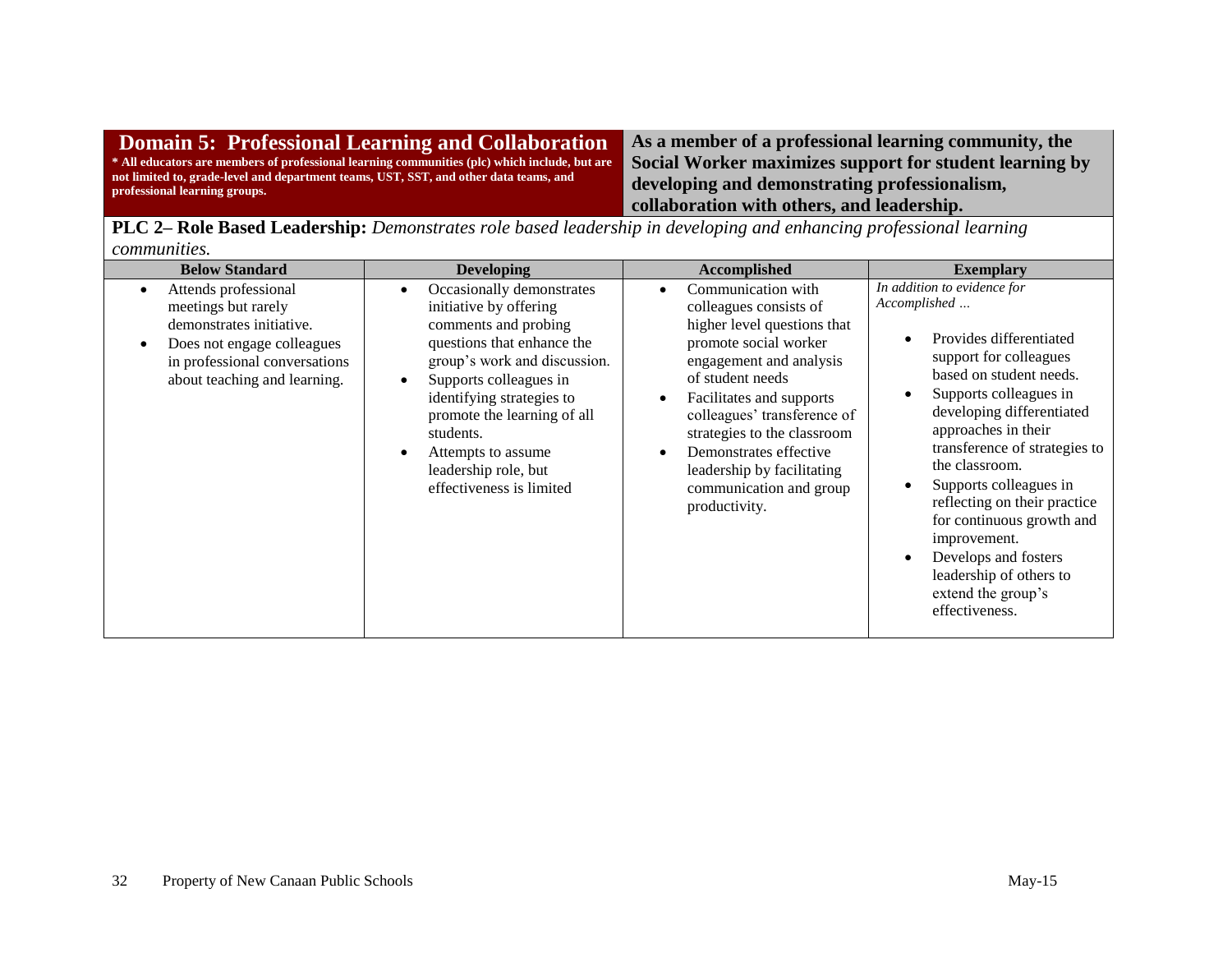#### **Domain 5: Professional Learning and Collaboration \* All educators are members of professional learning communities (plc) which include, but are not limited to, grade-level and department teams, UST, SST, and other data teams, and professional learning groups.**

**As a member of a professional learning community, the Social Worker maximizes support for student learning by developing and demonstrating professionalism, collaboration with others, and leadership.**

**PLC 3–Contributions to School and District:** *Actively contributes to the broader school and district culture of professional learning.*

| <b>Below Standard</b>                                                                                                                                                                                                          | <b>Developing</b>                                                                                                                                                                                          | Accomplished                                                                                                                                                                                                                                                          | <b>Exemplary</b>                                                                                                                                                                                                                                                                                                                                                                           |  |
|--------------------------------------------------------------------------------------------------------------------------------------------------------------------------------------------------------------------------------|------------------------------------------------------------------------------------------------------------------------------------------------------------------------------------------------------------|-----------------------------------------------------------------------------------------------------------------------------------------------------------------------------------------------------------------------------------------------------------------------|--------------------------------------------------------------------------------------------------------------------------------------------------------------------------------------------------------------------------------------------------------------------------------------------------------------------------------------------------------------------------------------------|--|
| Rarely shares professional<br>$\bullet$<br>knowledge or strategies with<br>others.<br>Attends school-wide and<br>district-level professional<br>learning opportunities but<br>without evidence of<br>engagement or reflection. | Shares knowledge and<br>$\bullet$<br>strategies with select group<br>of colleagues only.<br>Participates in school-wide<br>and district-level professional<br>learning opportunities<br>prepared by others | Shares knowledge,<br>reflections, and<br>professional learning with<br>colleagues in both formal,<br>collaborative meetings and<br>informally.<br>Actively participates in the<br>development of school-<br>wide and/or district level<br>initiatives and curriculum. | In addition to evidence for<br>Accomplished<br>Creates knowledge through<br>$\bullet$<br>synthesis of research and<br>application to practice.<br>Creates opportunities for<br>$\bullet$<br>others' professional<br>learning and reflection.<br>Takes an active role in<br>supporting colleagues'<br>understanding of school-<br>wide and/or district level<br>initiatives and curriculum. |  |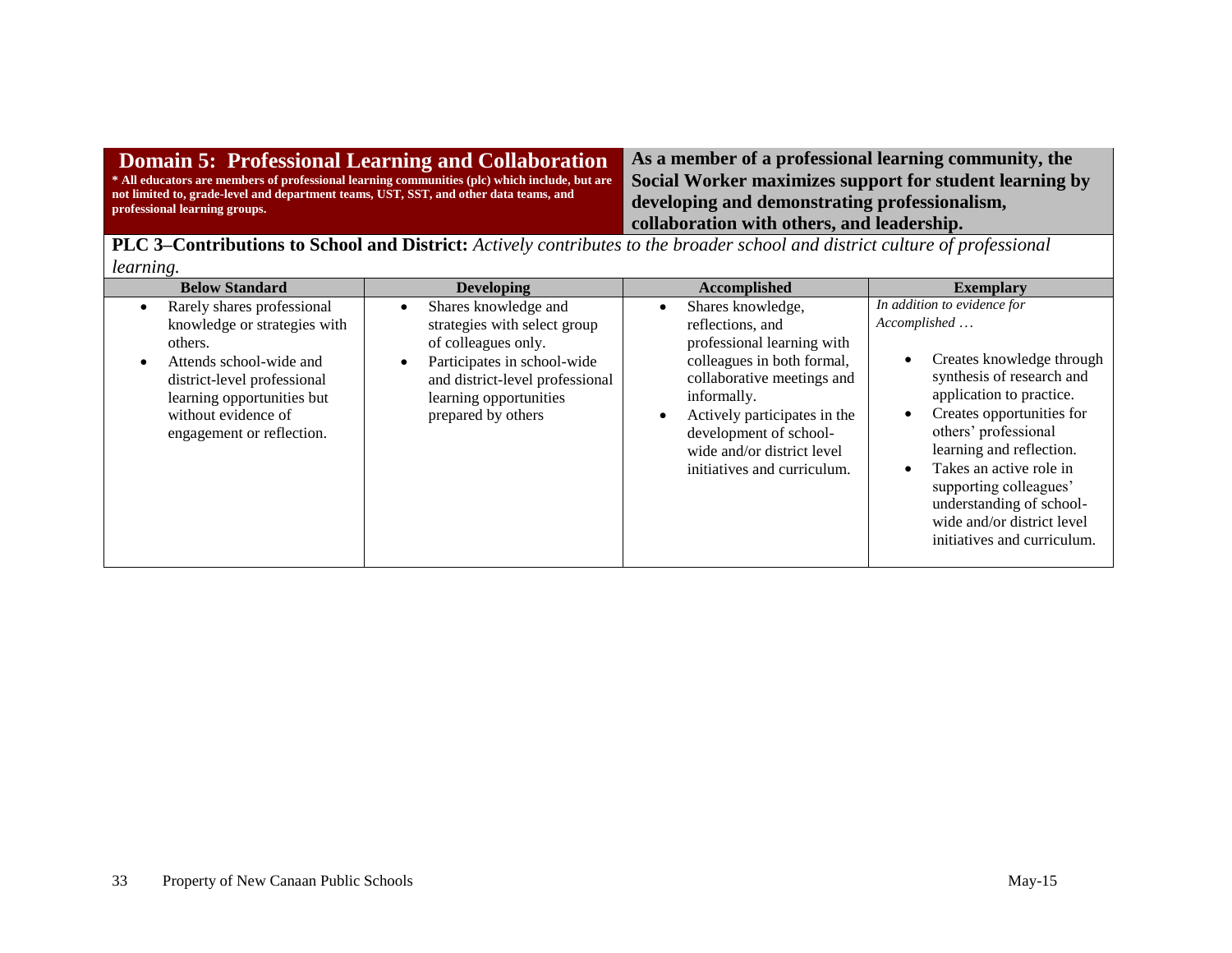|                                                                                                                                                                                                                                                                                                                                                                                                                                                                             | <b>Domain 6: Professional Knowledge and</b><br><b>Responsibilities</b>                                                                                                                                                                                                                                                                                                                                                                                | As a professional, the School Social Worker is aware of and complies<br>with the Connecticut Code of Professional Responsibility for<br><b>Educators, State of Connecticut Standards for School Social Work</b><br>Practice and Code of Ethics. This extends to understanding of State,<br>district, and school policies and procedures. The Social Worker also<br>demonstrates knowledge and essential skills in fulfilling the<br>responsibilities of his/her professional role as defined by the New<br><b>Canaan Public Schools.</b>                                                                                                                            |                                                                                                                                                                        |
|-----------------------------------------------------------------------------------------------------------------------------------------------------------------------------------------------------------------------------------------------------------------------------------------------------------------------------------------------------------------------------------------------------------------------------------------------------------------------------|-------------------------------------------------------------------------------------------------------------------------------------------------------------------------------------------------------------------------------------------------------------------------------------------------------------------------------------------------------------------------------------------------------------------------------------------------------|---------------------------------------------------------------------------------------------------------------------------------------------------------------------------------------------------------------------------------------------------------------------------------------------------------------------------------------------------------------------------------------------------------------------------------------------------------------------------------------------------------------------------------------------------------------------------------------------------------------------------------------------------------------------|------------------------------------------------------------------------------------------------------------------------------------------------------------------------|
|                                                                                                                                                                                                                                                                                                                                                                                                                                                                             |                                                                                                                                                                                                                                                                                                                                                                                                                                                       | PK 1 – Content and Essential Skills: Understands and applies essential skills and central concepts in their profession.                                                                                                                                                                                                                                                                                                                                                                                                                                                                                                                                             |                                                                                                                                                                        |
| <b>Below Standard</b><br>Does not demonstrate proficiency<br>in reading, writing, or<br>mathematics skill, and does not<br>demonstrate commitment to<br>growth.<br>Does not demonstrate discipline-<br>$\bullet$<br>specific knowledge and skills and<br>does not demonstrate commitment<br>to growth.<br>Does not use appropriate verbal,<br>$\bullet$<br>non-verbal, and technological<br>communications to enhance<br>learning or meet professional<br>responsibilities. | <b>Developing</b><br>Demonstrates proficiency in<br>$\bullet$<br>reading, writing, and<br>mathematics but with<br>occasional need for support.<br>Actively pursues improvement<br>$\bullet$<br>to address gaps in discipline-<br>specific knowledge and skills.<br>Uses some developmentally<br>$\bullet$<br>appropriate verbal, non-verbal,<br>and technological<br>communications to enhance<br>learning and meet professional<br>responsibilities. | Accomplished<br>Demonstrates proficiency in<br>$\bullet$<br>reading, writing, and mathematics<br>skills in professional work.<br>Demonstrates discipline-specific<br>$\bullet$<br>knowledge and skills as described<br>in the relevant national and state<br>professional standards and district<br>curriculum<br>Uses a wide range of appropriate<br>$\bullet$<br>verbal, non-verbal, and<br>technological communications to<br>enhance learning and meet<br>professional responsibilities.<br>Uses technological and digital<br>$\bullet$<br>resources to promote learning,<br>collaboration with colleagues and<br>communication within a learning<br>community. | <b>Exemplary</b><br>In addition to evidence for<br>Accomplished<br>Contributes to the professional<br>$\bullet$<br>knowledge base through<br>research and application. |